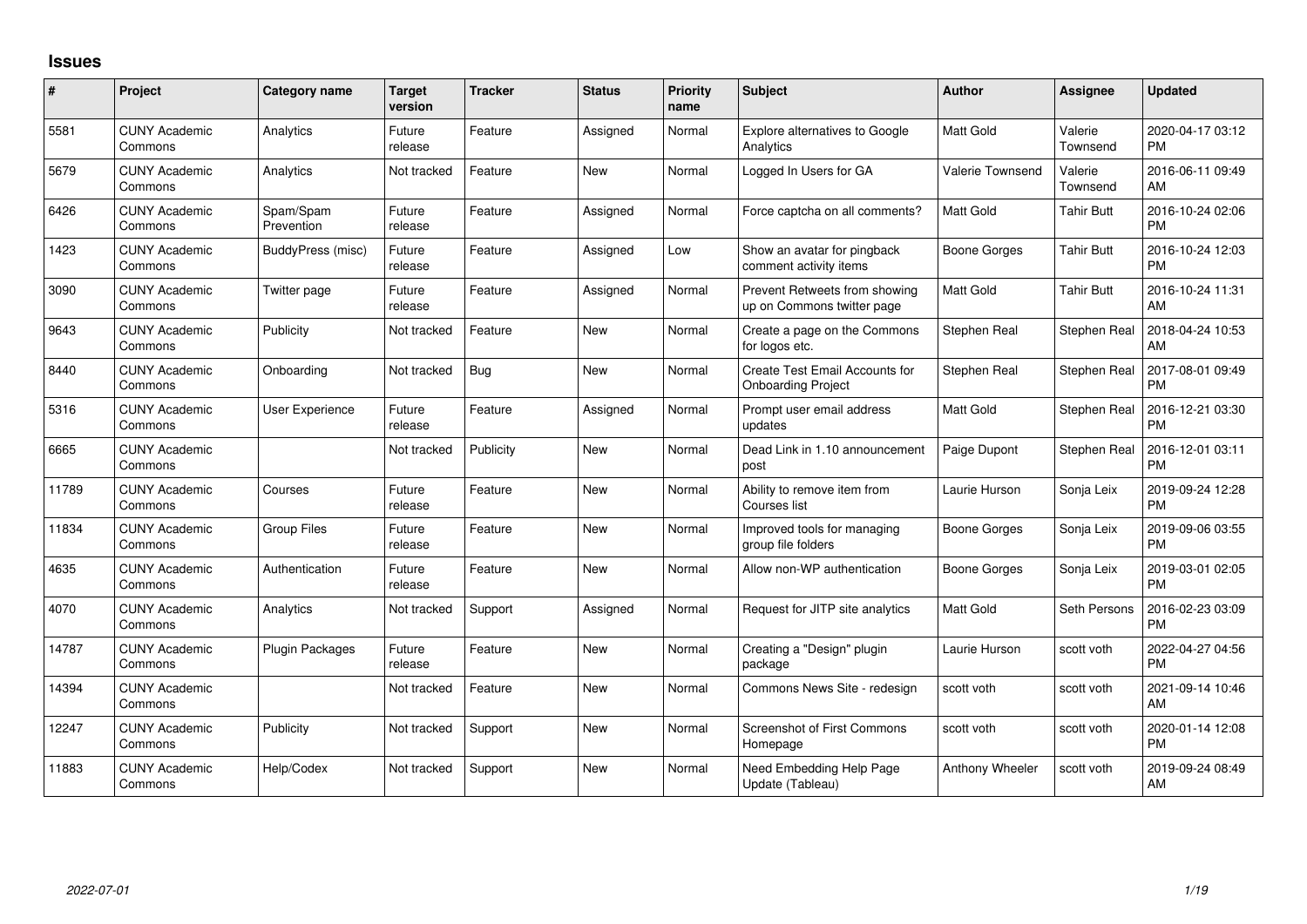| #     | Project                         | Category name               | <b>Target</b><br>version | <b>Tracker</b> | <b>Status</b>        | <b>Priority</b><br>name | Subject                                                                                                                                      | Author           | Assignee            | <b>Updated</b>                |
|-------|---------------------------------|-----------------------------|--------------------------|----------------|----------------------|-------------------------|----------------------------------------------------------------------------------------------------------------------------------------------|------------------|---------------------|-------------------------------|
| 9908  | <b>CUNY Academic</b><br>Commons |                             | Not tracked              | Feature        | <b>New</b>           | Normal                  | Is it possible to send email<br>updates to users (or an email<br>address not on the list) for only a<br>single page AFTER being<br>prompted? | Michael Shields  | scott voth          | 2018-06-11 01:34<br><b>PM</b> |
| 6115  | <b>CUNY Academic</b><br>Commons | Publicity                   | Not tracked              | Feature        | Assigned             | Normal                  | create digital signage for GC                                                                                                                | <b>Matt Gold</b> | scott voth          | 2016-10-11 10:09<br><b>PM</b> |
| 636   | <b>CUNY Academic</b><br>Commons | WordPress (misc)            | Not tracked              | Support        | Assigned             | Normal                  | Create Lynda.com-like Table of<br>Contents for Prospective Tutorial<br>Screencasts                                                           | Matt Gold        | scott voth          | 2016-02-23 03:12<br><b>PM</b> |
| 3565  | <b>CUNY Academic</b><br>Commons | My Commons                  | Not tracked              | Documentation  | <b>New</b>           | Normal                  | <b>Load Newest inconsistencies</b>                                                                                                           | Chris Stein      | scott voth          | 2015-11-09 01:16<br><b>PM</b> |
| 4222  | <b>CUNY Academic</b><br>Commons | <b>User Experience</b>      | Future<br>release        | Design/UX      | <b>New</b>           | Normal                  | Add information to 'Delete<br>Account' page                                                                                                  | Samantha Raddatz | scott voth          | 2015-06-26 11:35<br>AM        |
| 3524  | <b>CUNY Academic</b><br>Commons | Documentation               | Not tracked              | Documentation  | Assigned             | Normal                  | Post describing all you can do<br>when starting up a new blog/group                                                                          | Matt Gold        | scott voth          | 2014-10-04 12:56<br><b>PM</b> |
| 5826  | <b>CUNY Academic</b><br>Commons | <b>WordPress Plugins</b>    | Future<br>release        | Support        | Reporter<br>Feedback | Normal                  | Remove Subscription Options<br>plugin from directory                                                                                         | Sarah Morgano    | Sarah<br>Morgano    | 2016-10-21 04:14<br><b>PM</b> |
| 2612  | <b>CUNY Academic</b><br>Commons |                             | Not tracked              | Publicity      | Assigned             | Normal                  | Pinterest site for the Commons                                                                                                               | local admin      | Sarah<br>Morgano    | 2016-03-04 11:19<br>AM        |
| 3510  | <b>CUNY Academic</b><br>Commons | Publicity                   | 1.7                      | Publicity      | Assigned             | Normal                  | Post on the News Blog re: 'My<br>Commons'                                                                                                    | Micki Kaufman    | Sarah<br>Morgano    | 2014-10-15 11:18<br>AM        |
| 3511  | <b>CUNY Academic</b><br>Commons | Publicity                   | 1.7                      | Publicity      | Assigned             | Normal                  | Social media for 1.7                                                                                                                         | Micki Kaufman    | Sarah<br>Morgano    | 2014-10-14 03:32<br><b>PM</b> |
| 10439 | <b>CUNY Academic</b><br>Commons | Design                      | 2.1.0                    | Design/UX      | <b>New</b>           | Normal                  | Create Style Guide for Commons                                                                                                               | Sonja Leix       | Sara Cannon         | 2022-06-28 01:43<br>РM        |
| 10580 | <b>CUNY Academic</b><br>Commons | Information<br>Architecture | Future<br>release        | Design/UX      | <b>New</b>           | Normal                  | Primary nav item review                                                                                                                      | Boone Gorges     | Sara Cannon         | 2022-06-28 01:29<br>РM        |
| 5050  | <b>CUNY Academic</b><br>Commons | Social Paper                | Future<br>release        | Feature        | <b>New</b>           | Low                     | Making comments visible in SP<br>editing mode (SP suggestion #1)                                                                             | Marilyn Weber    | Samantha<br>Raddatz | 2019-09-17 11:10<br><b>PM</b> |
| 5053  | <b>CUNY Academic</b><br>Commons | Social Paper                | Future<br>release        | Feature        | New                  | Low                     | Scrollable menu to add readers<br>(SP suggestion #4)                                                                                         | Marilyn Weber    | Samantha<br>Raddatz | 2016-04-21 05:21<br><b>PM</b> |
| 5397  | <b>CUNY Academic</b><br>Commons | Social Paper                | Future<br>release        | Feature        | <b>New</b>           | Normal                  | frustrating to have to<br>enable/disable in SP                                                                                               | Marilyn Weber    | Samantha<br>Raddatz | 2016-04-20 03:39<br><b>PM</b> |
| 5298  | <b>CUNY Academic</b><br>Commons |                             | Not tracked              | Publicity      | New                  | Normal                  | Survey Pop-Up Text                                                                                                                           | Samantha Raddatz | Samantha<br>Raddatz | 2016-03-22 12:27<br>PM        |
| 5317  | <b>CUNY Academic</b><br>Commons | Group Blogs                 | Not tracked              | <b>Bug</b>     | Reporter<br>Feedback | Normal                  | Notifications of New Post Didn't<br>Come                                                                                                     | Luke Waltzer     | Samantha<br>Raddatz | 2016-03-21 10:41<br>PM        |
| 4986  | <b>CUNY Academic</b><br>Commons | ZenDesk                     | Not tracked              | Support        | Assigned             | Normal                  | Prepare documentation for<br>Zendesk re web widget                                                                                           | Matt Gold        | Samantha<br>Raddatz | 2016-02-25 03:09<br>PM        |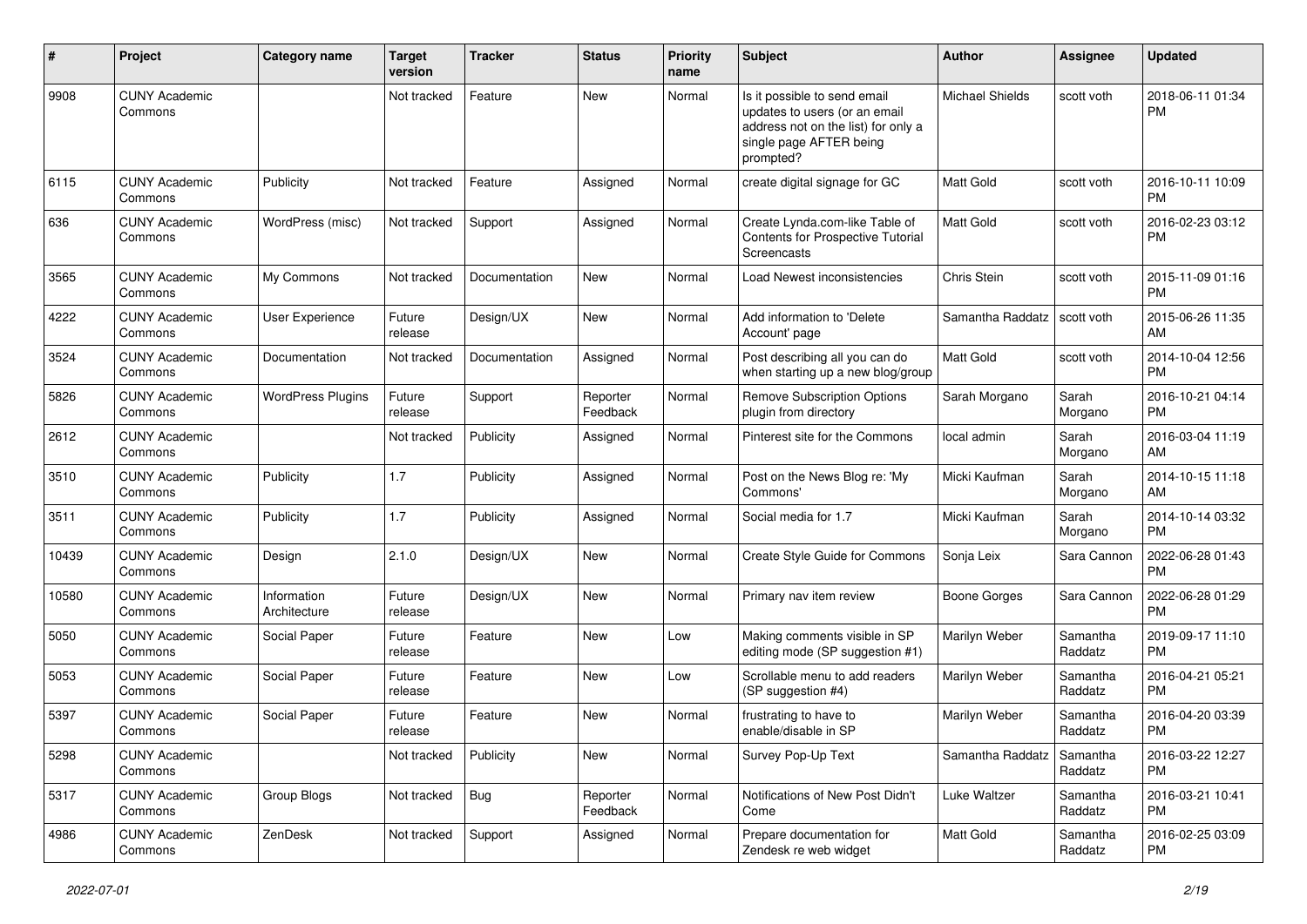| #    | <b>Project</b>                  | Category name           | <b>Target</b><br>version | <b>Tracker</b> | <b>Status</b>        | <b>Priority</b><br>name | <b>Subject</b>                                                                                                                                        | <b>Author</b>           | <b>Assignee</b>     | <b>Updated</b>                |
|------|---------------------------------|-------------------------|--------------------------|----------------|----------------------|-------------------------|-------------------------------------------------------------------------------------------------------------------------------------------------------|-------------------------|---------------------|-------------------------------|
| 5225 | <b>CUNY Academic</b><br>Commons | Registration            | Future<br>release        | Feature        | Assigned             | Normal                  | On-boarding Issues                                                                                                                                    | Luke Waltzer            | Samantha<br>Raddatz | 2016-02-12 02:58<br><b>PM</b> |
| 5058 | <b>CUNY Academic</b><br>Commons | Social Paper            | Future<br>release        | Feature        | <b>New</b>           | Low                     | Can there be a clearer signal that<br>even when comments have<br>already been made you add<br>comments by clicking on the side?<br>(SP suggestion #5) | Marilyn Weber           | Samantha<br>Raddatz | 2016-02-11 10:24<br><b>PM</b> |
| 5183 | <b>CUNY Academic</b><br>Commons | Social Paper            | Future<br>release        | Design/UX      | <b>New</b>           | Normal                  | Creating a new paper when<br>viewing an existing paper                                                                                                | Raffi<br>Khatchadourian | Samantha<br>Raddatz | 2016-02-02 12:09<br><b>PM</b> |
| 1105 | <b>CUNY Academic</b><br>Commons | WordPress (misc)        | Future<br>release        | Feature        | Assigned             | Normal                  | Rephrase Blog Privacy Options                                                                                                                         | <b>Matt Gold</b>        | Samantha<br>Raddatz | 2015-11-09 06:19<br><b>PM</b> |
| 1456 | <b>CUNY Academic</b><br>Commons | Group Invitations       | Future<br>release        | Feature        | Reporter<br>Feedback | Low                     | Invite to Group Button from Profile<br>Field                                                                                                          | <b>Matt Gold</b>        | Samantha<br>Raddatz | 2015-11-09 05:59<br><b>PM</b> |
| 481  | <b>CUNY Academic</b><br>Commons | Groups (misc)           | Future<br>release        | Feature        | Assigned             | Normal                  | ability to archive inactive groups<br>and blogs                                                                                                       | Michael Mandiberg       | Samantha<br>Raddatz | 2015-11-09 05:56<br><b>PM</b> |
| 653  | <b>CUNY Academic</b><br>Commons | Group Blogs             | Future<br>release        | Feature        | Assigned             | Normal                  | Redesign Integration of Groups<br>and Blogs                                                                                                           | <b>Matt Gold</b>        | Samantha<br>Raddatz | 2015-11-09 05:40<br><b>PM</b> |
| 310  | <b>CUNY Academic</b><br>Commons | BuddyPress (misc)       | Future<br>release        | Feature        | Assigned             | Low                     | <b>Friend Request Email</b>                                                                                                                           | <b>Matt Gold</b>        | Samantha<br>Raddatz | 2015-11-09 05:08<br><b>PM</b> |
| 308  | <b>CUNY Academic</b><br>Commons | Registration            | Future<br>release        | Feature        | <b>New</b>           | Normal                  | Group recommendations for<br>signup process                                                                                                           | Boone Gorges            | Samantha<br>Raddatz | 2015-11-09 05:07<br><b>PM</b> |
| 3473 | <b>CUNY Academic</b><br>Commons | User Experience         | Future<br>release        | Feature        | Assigned             | Normal                  | Commons profile: Add help info<br>about "Positions" replacing "title"                                                                                 | Keith Miyake            | Samantha<br>Raddatz | 2015-11-09 02:28<br><b>PM</b> |
| 4661 | <b>CUNY Academic</b><br>Commons | User Experience         | Future<br>release        | Bug            | Assigned             | Normal                  | Simplify Events text                                                                                                                                  | <b>Matt Gold</b>        | Samantha<br>Raddatz | 2015-10-02 09:06<br><b>PM</b> |
| 4622 | <b>CUNY Academic</b><br>Commons | <b>Public Portfolio</b> | Future<br>release        | Design/UX      | <b>New</b>           | Normal                  | <b>Profile Visibility Settings</b>                                                                                                                    | Samantha Raddatz        | Samantha<br>Raddatz | 2015-09-21 12:18<br><b>PM</b> |
| 4226 | <b>CUNY Academic</b><br>Commons | <b>BuddyPress Docs</b>  | Future<br>release        | Design/UX      | <b>New</b>           | Normal                  | Add option to connect a Doc with<br>a Group                                                                                                           | Samantha Raddatz        | Samantha<br>Raddatz | 2015-09-09 04:08<br><b>PM</b> |
| 4404 | <b>CUNY Academic</b><br>Commons | Public Portfolio        | Future<br>release        | Design/UX      | Assigned             | Normal                  | Change color of permissions info<br>on portfolio editing interface                                                                                    | <b>Matt Gold</b>        | Samantha<br>Raddatz | 2015-08-11 05:28<br><b>PM</b> |
| 4235 | <b>CUNY Academic</b><br>Commons |                         | Not tracked              | Design/UX      | Assigned             | Normal                  | Explore user experience around<br>comments on forum topics vs docs                                                                                    | <b>Matt Gold</b>        | Samantha<br>Raddatz | 2015-07-21 10:23<br>AM        |
| 4253 | <b>CUNY Academic</b><br>Commons | <b>Public Portfolio</b> | Future<br>release        | Design/UX      | <b>New</b>           | Normal                  | Encourage users to add portfolio<br>content                                                                                                           | Samantha Raddatz        | Samantha<br>Raddatz | 2015-07-07 11:32<br>AM        |
| 4221 | <b>CUNY Academic</b><br>Commons | Group Forums            | Future<br>release        | Design/UX      | Assigned             | Normal                  | Add 'Number of Posts' display<br>option to Forum page                                                                                                 | Samantha Raddatz        | Samantha<br>Raddatz | 2015-06-26 02:21<br><b>PM</b> |
| 4027 | <b>CUNY Academic</b><br>Commons | Commons In A Box        | Not tracked              | Design/UX      | Assigned             | Normal                  | Usability review of CBOX update<br>procedures                                                                                                         | <b>Matt Gold</b>        | Samantha<br>Raddatz | 2015-05-11 06:36<br><b>PM</b> |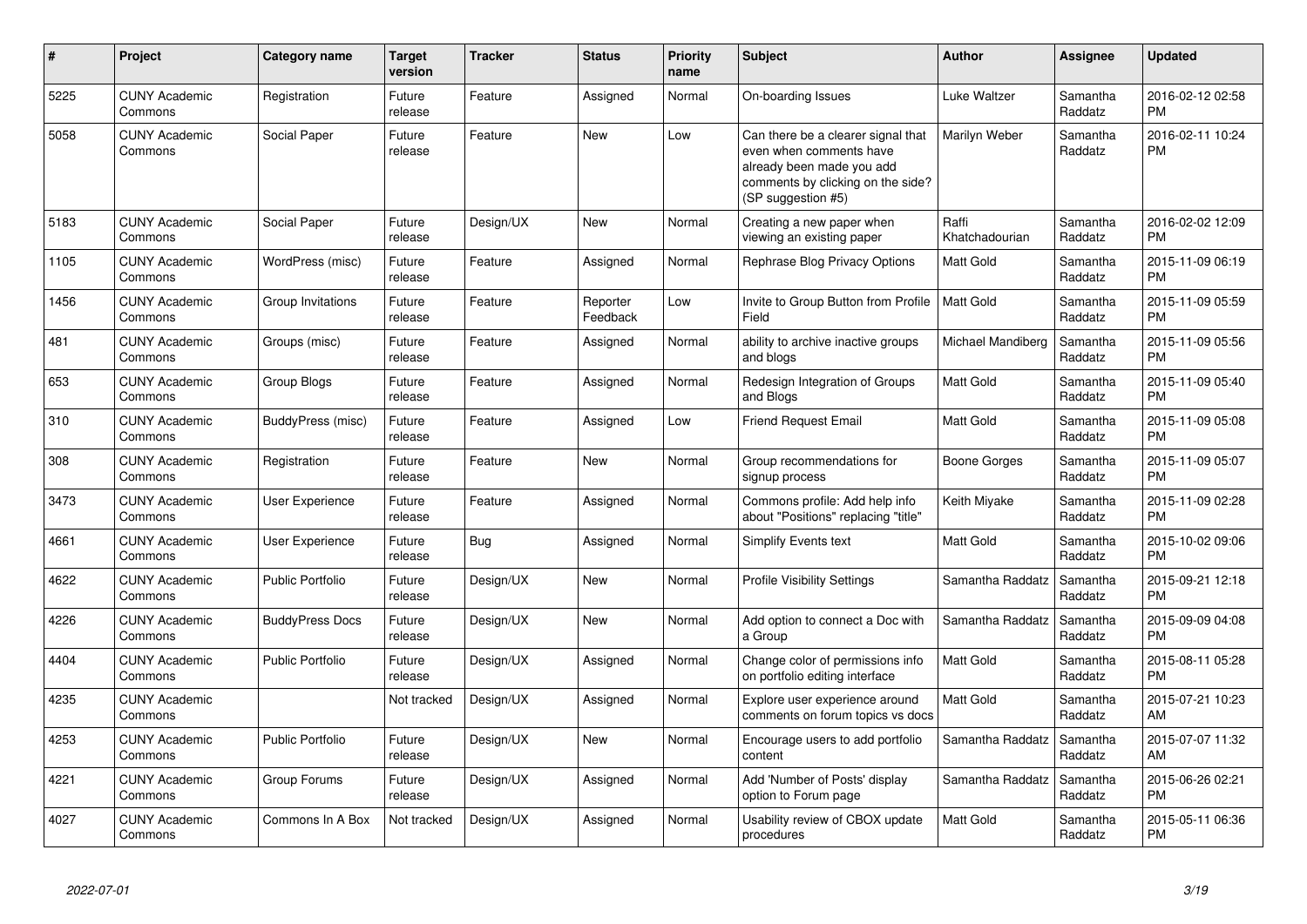| $\#$  | Project                         | <b>Category name</b>     | Target<br>version | <b>Tracker</b> | <b>Status</b>        | Priority<br>name | <b>Subject</b>                                          | <b>Author</b>           | <b>Assignee</b>     | <b>Updated</b>                |
|-------|---------------------------------|--------------------------|-------------------|----------------|----------------------|------------------|---------------------------------------------------------|-------------------------|---------------------|-------------------------------|
| 3458  | <b>CUNY Academic</b><br>Commons | Groups (misc)            | Future<br>release | Feature        | Assigned             | Normal           | Filter Members of Group by<br>Campus                    | <b>Michael Smith</b>    | Samantha<br>Raddatz | 2014-09-26 08:32<br><b>PM</b> |
| 497   | <b>CUNY Academic</b><br>Commons | <b>WordPress Plugins</b> | Future<br>release | Feature        | Assigned             | Normal           | Drag and Drop Ordering on<br><b>Gallery Post Plugin</b> | <b>Matt Gold</b>        | Ron Rennick         | 2015-11-09 06:18<br><b>PM</b> |
| 16319 | <b>CUNY Academic</b><br>Commons | <b>WordPress Plugins</b> | 2.0.3             | <b>Bug</b>     | <b>New</b>           | Normal           | Request for Events Calendar Pro<br>5.14.2 update        | Raymond Hoh             | Raymond<br>Hoh      | 2022-07-01 04:16<br><b>PM</b> |
| 13457 | <b>CUNY Academic</b><br>Commons | Group Forums             | 2.0.3             | <b>Bug</b>     | <b>New</b>           | High             | Forum post not sending<br>notifications                 | Filipa Calado           | Raymond<br>Hoh      | 2022-06-29 11:32<br>AM        |
| 11649 | <b>CUNY Academic</b><br>Commons | <b>WordPress Plugins</b> | 2.0.3             | <b>Bug</b>     | In Progress          | Normal           | CC license displayed on every<br>page                   | Gina Cherry             | Raymond<br>Hoh      | 2022-06-29 11:32<br>AM        |
| 16245 | <b>CUNY Academic</b><br>Commons | WordPress (misc)         |                   | <b>Bug</b>     | Reporter<br>Feedback | Normal           | Save Button missing on<br><b>WordPress Profile page</b> | scott voth              | Raymond<br>Hoh      | 2022-06-16 03:09<br><b>PM</b> |
| 16177 | <b>CUNY Academic</b><br>Commons | Reply By Email           |                   | Bug            | <b>New</b>           | Normal           | Switch to Inbound mode for RBE                          | Raymond Hoh             | Raymond<br>Hoh      | 2022-05-30 04:32<br><b>PM</b> |
| 13946 | <b>CUNY Academic</b><br>Commons | <b>WordPress Plugins</b> | 2.1.0             | Support        | Assigned             | Normal           | <b>Custom Embed handler For</b><br>OneDrive files       | scott voth              | Raymond<br>Hoh      | 2022-05-26 10:46<br>AM        |
| 16110 | <b>CUNY Academic</b><br>Commons |                          |                   | Support        | Reporter<br>Feedback | Normal           | remove Creative Commons<br>license from pages?          | Marilyn Weber           | Raymond<br>Hoh      | 2022-05-17 06:11<br><b>PM</b> |
| 11243 | <b>CUNY Academic</b><br>Commons | BuddyPress (misc)        | Future<br>release | <b>Bug</b>     | <b>New</b>           | Normal           | Audit bp-custom.php                                     | Raymond Hoh             | Raymond<br>Hoh      | 2022-04-26 11:59<br>AM        |
| 15516 | <b>CUNY Academic</b><br>Commons | <b>WordPress Plugins</b> |                   | Bug            | Reporter<br>Feedback | Normal           | Can't publish or save draft of post<br>on wordpress.com | Raffi<br>Khatchadourian | Raymond<br>Hoh      | 2022-03-02 05:52<br><b>PM</b> |
| 14994 | <b>CUNY Academic</b><br>Commons | cdev.gc.cuny.edu         | Not tracked       | Support        | In Progress          | Normal           | Clear Cache on CDEV                                     | scott voth              | Raymond<br>Hoh      | 2021-12-07 03:51<br><b>PM</b> |
| 14983 | <b>CUNY Academic</b><br>Commons | WordPress (misc)         | Not tracked       | Support        | Reporter<br>Feedback | Normal           | "Read More" tag not working                             | Rebecca Krisel          | Raymond<br>Hoh      | 2021-11-23 01:17<br><b>PM</b> |
| 13358 | <b>CUNY Academic</b><br>Commons | Group Forums             | Future<br>release | Feature        | New                  | Normal           | Improved UI for group forum<br>threading settings       | Boone Gorges            | Raymond<br>Hoh      | 2021-11-19 12:27<br><b>PM</b> |
| 14496 | <b>CUNY Academic</b><br>Commons | Domain Mapping           | Future<br>release | Bug            | New                  | Normal           | Mapped domain SSO uses<br>third-party cookies           | Raymond Hoh             | Raymond<br>Hoh      | 2021-05-24 04:03<br><b>PM</b> |
| 7115  | <b>CUNY Academic</b><br>Commons | Groups (misc)            | Future<br>release | Feature        | Reporter<br>Feedback | Normal           | make licensing info clear during<br>group creation      | Matt Gold               | Raymond<br>Hoh      | 2020-12-08 11:32<br>AM        |
| 13430 | <b>CUNY Academic</b><br>Commons | Reply By Email           | Not tracked       | Bug            | New                  | Normal           | Delay in RBE                                            | Luke Waltzer            | Raymond<br>Hoh      | 2020-10-13 11:16<br>AM        |
| 13328 | <b>CUNY Academic</b><br>Commons | Group Forums             | Not tracked       | Bug            | Reporter<br>Feedback | Normal           | cross-posting in two related<br>groups                  | Marilyn Weber           | Raymond<br>Hoh      | 2020-09-15 10:39<br><b>PM</b> |
| 13286 | <b>CUNY Academic</b><br>Commons |                          | Not tracked       | Support        | <b>New</b>           | Normal           | problem connecting with<br>WordPress app                | Marilyn Weber           | Raymond<br>Hoh      | 2020-09-08 11:16<br>AM        |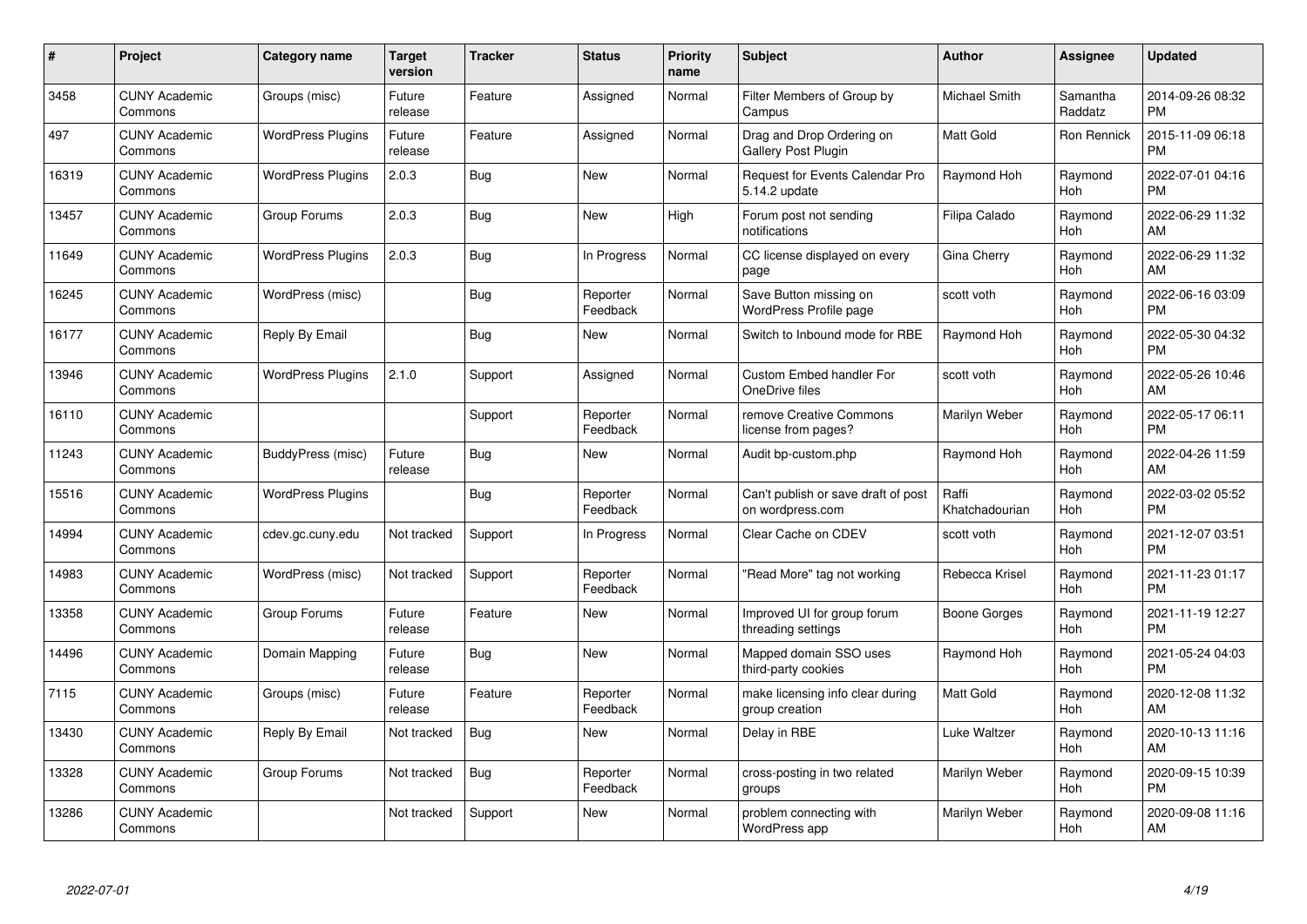| #     | <b>Project</b>                  | Category name              | <b>Target</b><br>version | <b>Tracker</b> | <b>Status</b>        | <b>Priority</b><br>name | <b>Subject</b>                                                   | <b>Author</b>    | Assignee       | <b>Updated</b>                |
|-------|---------------------------------|----------------------------|--------------------------|----------------|----------------------|-------------------------|------------------------------------------------------------------|------------------|----------------|-------------------------------|
| 12741 | <b>CUNY Academic</b><br>Commons | <b>WordPress Plugins</b>   | Not tracked              | Support        | Reporter<br>Feedback | Normal                  | Tableau Public Viz Block                                         | Marilyn Weber    | Raymond<br>Hoh | 2020-05-12 11:00<br>AM        |
| 11971 | <b>CUNY Academic</b><br>Commons | <b>Email Notifications</b> | Future<br>release        | Bug            | Reporter<br>Feedback | Low                     | Pictures obscured in emailed post<br>notifications               | Marilyn Weber    | Raymond<br>Hoh | 2019-11-21 01:14<br><b>PM</b> |
| 12004 | <b>CUNY Academic</b><br>Commons |                            | Not tracked              | Support        | Reporter<br>Feedback | Normal                  | Notifications for spam blog<br>comments                          | Gina Cherry      | Raymond<br>Hoh | 2019-11-01 12:05<br><b>PM</b> |
| 11624 | <b>CUNY Academic</b><br>Commons | WordPress (misc)           | Not tracked              | Support        | New                  | Normal                  | Change pages into posts or swap<br>database for a Commons site?  | Stephen Klein    | Raymond<br>Hoh | 2019-07-09 11:04<br>AM        |
| 11149 | <b>CUNY Academic</b><br>Commons |                            | Not tracked              | Support        | Reporter<br>Feedback | Normal                  | comments getting blocked                                         | Marilyn Weber    | Raymond<br>Hoh | 2019-03-26 11:40<br>AM        |
| 5016  | <b>CUNY Academic</b><br>Commons | Events                     | Future<br>release        | Feature        | Assigned             | Low                     | Allow comments to be posted on<br>events                         | <b>Matt Gold</b> | Raymond<br>Hoh | 2019-03-01 02:23<br><b>PM</b> |
| 10659 | <b>CUNY Academic</b><br>Commons | Group Forums               | Future<br>release        | Feature        | Assigned             | Normal                  | Post to multiple groups via email                                | <b>Matt Gold</b> | Raymond<br>Hoh | 2018-11-15 12:54<br>AM        |
| 10262 | <b>CUNY Academic</b><br>Commons |                            | Not tracked              | <b>Bug</b>     | Reporter<br>Feedback | Normal                  | Newsletter Plugin: Broken Image<br>at Bottom of All Newsletters  | Mark Webb        | Raymond<br>Hoh | 2018-08-30 05:17<br><b>PM</b> |
| 9729  | <b>CUNY Academic</b><br>Commons | <b>SEO</b>                 | Not tracked              | Support        | <b>New</b>           | Normal                  | 503 Errors showing on<br>newlaborforum.cuny.edu                  | Diane Krauthamer | Raymond<br>Hoh | 2018-05-22 04:48<br><b>PM</b> |
| 9346  | <b>CUNY Academic</b><br>Commons | WordPress (misc)           | Not tracked              | Bug            | <b>New</b>           | Normal                  | Clone cetls.bmcc.cuny.edu for<br>development                     | Owen Roberts     | Raymond<br>Hoh | 2018-03-06 05:35<br><b>PM</b> |
| 8991  | <b>CUNY Academic</b><br>Commons | Reply By Email             | Not tracked              | Bug            | Hold                 | Normal                  | RBE duplicate email message<br>issue                             | <b>Matt Gold</b> | Raymond<br>Hoh | 2018-02-18 08:53<br><b>PM</b> |
| 9060  | <b>CUNY Academic</b><br>Commons | Commons In A Box           | Not tracked              | <b>Bug</b>     | Hold                 | Normal                  | Problems with CBox image library<br>/ upload                     | Lisa Rhody       | Raymond<br>Hoh | 2018-01-10 03:26<br><b>PM</b> |
| 8992  | <b>NYCDH Community</b><br>Site  |                            |                          | Bug            | Assigned             | Normal                  | Multiple RBE error reports                                       | <b>Matt Gold</b> | Raymond<br>Hoh | 2017-12-11 05:43<br><b>PM</b> |
| 8976  | <b>CUNY Academic</b><br>Commons | Reply By Email             | Not tracked              | Feature        | Assigned             | Normal                  | Package RBE new topics posting?                                  | <b>Matt Gold</b> | Raymond<br>Hoh | 2017-12-04 02:34<br><b>PM</b> |
| 7928  | <b>CUNY Academic</b><br>Commons | Group Forums               | Not tracked              | <b>Bug</b>     | New                  | Normal                  | Duplicate Forum post                                             | Luke Waltzer     | Raymond<br>Hoh | 2017-04-11 09:27<br><b>PM</b> |
| 6995  | <b>CUNY Academic</b><br>Commons | Home Page                  | Not tracked              | <b>Bug</b>     | Assigned             | Normal                  | member filter on homepage not<br>working                         | <b>Matt Gold</b> | Raymond<br>Hoh | 2016-12-11 09:46<br><b>PM</b> |
| 6644  | <b>CUNY Academic</b><br>Commons |                            | Not tracked              | Bug            | Reporter<br>Feedback | High                    | White Screen at Login Pge                                        | Luke Waltzer     | Raymond<br>Hoh | 2016-11-21 10:34<br><b>PM</b> |
| 6749  | <b>CUNY Academic</b><br>Commons | Events                     | Future<br>release        | Bug            | New                  | Low                     | BPEO iCal request can trigger<br>very large number of DB queries | Boone Gorges     | Raymond<br>Hoh | 2016-11-15 10:09<br><b>PM</b> |
| 6671  | <b>CUNY Academic</b><br>Commons | Reply By Email             | Not tracked              | Bug            | Assigned             | Normal                  | "Post too often" RBE error<br>message                            | <b>Matt Gold</b> | Raymond<br>Hoh | 2016-11-11 09:55<br>AM        |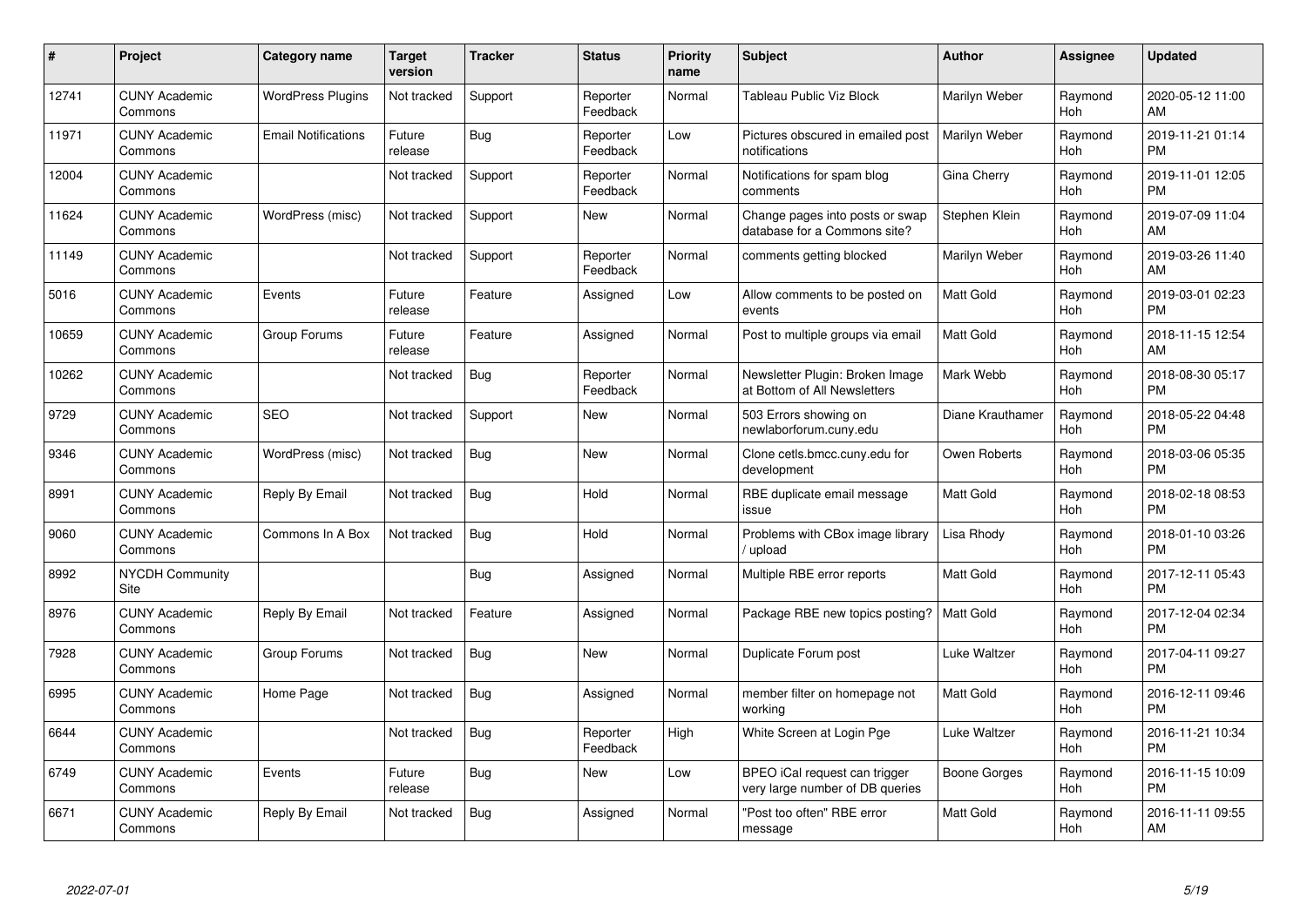| #     | <b>Project</b>                        | Category name              | <b>Target</b><br>version | <b>Tracker</b> | <b>Status</b> | <b>Priority</b><br>name | <b>Subject</b>                                                                       | <b>Author</b>           | Assignee           | <b>Updated</b>                |
|-------|---------------------------------------|----------------------------|--------------------------|----------------|---------------|-------------------------|--------------------------------------------------------------------------------------|-------------------------|--------------------|-------------------------------|
| 5691  | <b>CUNY Academic</b><br>Commons       | <b>Blogs (BuddyPress)</b>  | Future<br>release        | Bug            | Assigned      | High                    | Differing numbers on Sites display                                                   | <b>Matt Gold</b>        | Raymond<br>Hoh     | 2016-06-13 01:37<br><b>PM</b> |
| 5282  | <b>CUNY Academic</b><br>Commons       | Social Paper               | Future<br>release        | Bug            | <b>New</b>    | Normal                  | Replying via email directs to paper<br>but not individual comment.                   | Marilyn Weber           | Raymond<br>Hoh     | 2016-03-02 01:48<br><b>PM</b> |
| 3369  | <b>CUNY Academic</b><br>Commons       | Reply By Email             | Not tracked              | Outreach       | Hold          | Normal                  | Release reply by email to WP<br>plugin directory                                     | <b>Matt Gold</b>        | Raymond<br>Hoh     | 2016-03-01 12:46<br><b>PM</b> |
| 3939  | <b>CUNY Academic</b><br>Commons       | <b>WordPress Plugins</b>   | Future<br>release        | Bug            | Hold          | Normal                  | Activity stream support for<br>Co-Authors Plus plugin                                | Raymond Hoh             | Raymond<br>Hoh     | 2015-11-09 06:13<br><b>PM</b> |
| 333   | <b>CUNY Academic</b><br>Commons       | <b>Email Notifications</b> | Future<br>release        | Feature        | Assigned      | Low                     | Delay Forum Notification Email<br>Delivery Until After Editing Period<br>Ends        | <b>Matt Gold</b>        | Raymond<br>Hoh     | 2015-11-09 06:01<br><b>PM</b> |
| 1192  | <b>CUNY Academic</b><br>Commons       | Group Files                | Future<br>release        | Feature        | Assigned      | Low                     | When posting group files, allow<br>users to add a category without<br>saving         | <b>Matt Gold</b>        | Raymond<br>Hoh     | 2015-11-09 05:53<br><b>PM</b> |
| 3517  | <b>CUNY Academic</b><br>Commons       | My Commons                 | Future<br>release        | Feature        | Assigned      | Normal                  | Mute/Unmute My Commons<br>updates                                                    | <b>Matt Gold</b>        | Raymond<br>Hoh     | 2015-11-09 01:19<br><b>PM</b> |
| 3192  | <b>CUNY Academic</b><br>Commons       | Group Forums               | Future<br>release        | Feature        | Assigned      | Normal                  | Customizable forum views for<br>bbPress 2.x group forums                             | Boone Gorges            | Raymond<br>Hoh     | 2015-11-09 12:47<br><b>PM</b> |
| 4535  | <b>CUNY Academic</b><br>Commons       | My Commons                 | Future<br>release        | Bug            | New           | Low                     | My Commons filter issue                                                              | scott voth              | Raymond<br>Hoh     | 2015-09-01 11:17<br>AM        |
| 4388  | <b>CUNY Academic</b><br>Commons       | WordPress (misc)           | Future<br>release        | Bug            | Assigned      | Normal                  | Repeated request for<br>authentication.                                              | Alice.Lynn<br>McMichael | Raymond<br>Hoh     | 2015-08-11 07:35<br><b>PM</b> |
| 3536  | <b>CUNY Academic</b><br>Commons       | My Commons                 | Future<br>release        | Feature        | Assigned      | Normal                  | Infinite Scroll on My Commons<br>page                                                | <b>Matt Gold</b>        | Raymond<br>Hoh     | 2015-04-13 04:42<br><b>PM</b> |
| 3662  | <b>CUNY Academic</b><br>Commons       | <b>SEO</b>                 | Future<br>release        | Feature        | Assigned      | Normal                  | Duplicate Content/SEO/Google<br>issues                                               | <b>Matt Gold</b>        | Raymond<br>Hoh     | 2015-04-13 04:37<br><b>PM</b> |
| 3577  | <b>CUNY Academic</b><br>Commons       | My Commons                 | Future<br>release        | Design/UX      | Assigned      | Normal                  | Replies to items in My Commons                                                       | <b>Matt Gold</b>        | Raymond<br>Hoh     | 2015-04-09 05:19<br><b>PM</b> |
| 3492  | <b>CUNY Academic</b><br>Commons       | <b>WordPress Themes</b>    | Future<br>release        | Support        | Assigned      | Normal                  | Add CBOX theme to the<br>Commons                                                     | scott voth              | Raymond<br>Hoh     | 2014-10-08 05:55<br><b>PM</b> |
| 2571  | <b>NYCDH Community</b><br><b>Site</b> |                            |                          | Feature        | Assigned      | Normal                  | Add Google custom search box to<br>homepage                                          | <b>Mark Newton</b>      | Raymond<br>Hoh     | 2013-05-18 07:49<br><b>PM</b> |
| 2574  | NYCDH Community<br>Site               |                            |                          | Feature        | Assigned      | Normal                  | Add Way to Upload Files to<br>Groups                                                 | <b>Mark Newton</b>      | Raymond<br>Hoh     | 2013-05-18 07:46<br><b>PM</b> |
| 11393 | <b>CUNY Academic</b><br>Commons       |                            | Not tracked              | Publicity      | <b>New</b>    | Normal                  | After 1.15 release, ceate a hero<br>slide and post about adding a site<br>to a group | scott voth              | Patrick<br>Sweeney | 2019-05-14 10:32<br>AM        |
| 7624  | <b>CUNY Academic</b><br>Commons       | BuddyPress (misc)          | Future<br>release        | Design/UX      | New           | Normal                  | <b>BP</b> Notifications                                                              | Luke Waltzer            | Paige Dupont       | 2017-02-08 10:43<br><b>PM</b> |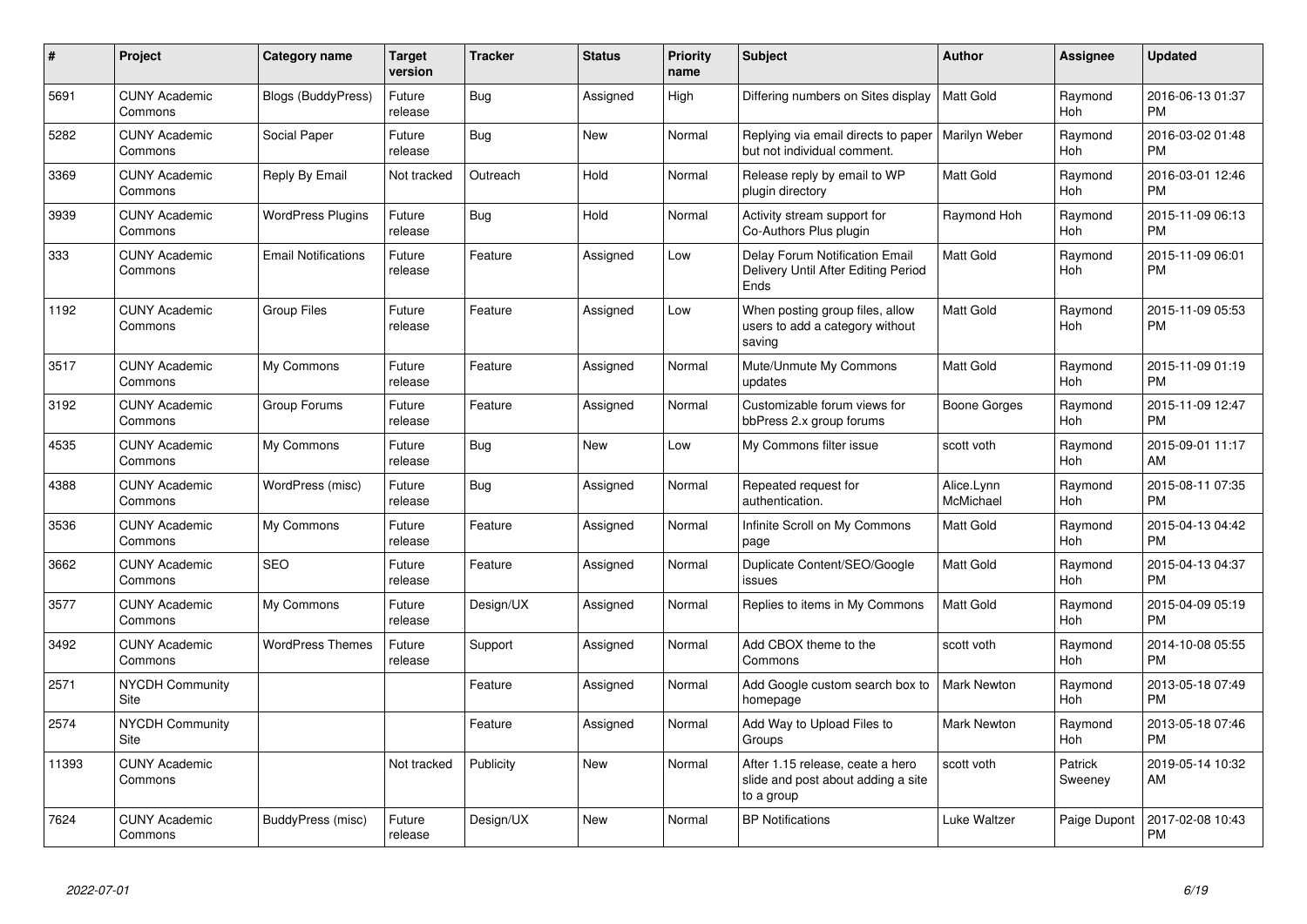| $\pmb{\#}$ | Project                         | <b>Category name</b>     | Target<br>version | <b>Tracker</b> | <b>Status</b>        | Priority<br>name | <b>Subject</b>                                            | <b>Author</b>           | <b>Assignee</b>      | <b>Updated</b>                |
|------------|---------------------------------|--------------------------|-------------------|----------------|----------------------|------------------|-----------------------------------------------------------|-------------------------|----------------------|-------------------------------|
| 6392       | <b>CUNY Academic</b><br>Commons | Group Forums             | Future<br>release | Design/UX      | Assigned             | Low              | <b>Composition/Preview Panes in</b><br>Forum Posts        | Luke Waltzer            | Paige Dupont         | 2016-10-21 04:26<br><b>PM</b> |
| 3506       | <b>CUNY Academic</b><br>Commons | Publicity                | 1.7               | Publicity      | <b>New</b>           | Normal           | Prepare 1.7 email messaging                               | Micki Kaufman           | Micki<br>Kaufman     | 2014-10-01 12:36<br><b>PM</b> |
| 8902       | <b>CUNY Academic</b><br>Commons | Design                   | Not tracked       | Feature        | Assigned             | Normal           | Report back on research on<br><b>BuddyPress themes</b>    | Matt Gold               | <b>Michael Smith</b> | 2017-11-10 12:31<br><b>PM</b> |
| 12484      | <b>CUNY Academic</b><br>Commons |                          | Not tracked       | Support        | Reporter<br>Feedback | Normal           | Sign up Code for COIL Course<br>starting in March         | Laurie Hurson           | Matt Gold            | 2020-03-02 02:26<br><b>PM</b> |
| 11545      | <b>CUNY Academic</b><br>Commons | <b>WordPress Plugins</b> | Not tracked       | Support        | <b>New</b>           | Normal           | Twitter searches in WordPress                             | Gina Cherry             | Matt Gold            | 2019-09-23 01:03<br><b>PM</b> |
| 11493      | <b>CUNY Academic</b><br>Commons | Domain Mapping           | Not tracked       | Support        | Reporter<br>Feedback | Normal           | Domain Mapping Request - Talia<br>Schaffer                | scott voth              | Matt Gold            | 2019-08-06 08:39<br>AM        |
| 10839      | <b>CUNY Academic</b><br>Commons | About page               | Not tracked       | Support        | <b>New</b>           | Normal           | <b>Mission Statement Needs</b><br>Revision                | scott voth              | Matt Gold            | 2018-12-26 10:58<br>AM        |
| 8607       | <b>CUNY Academic</b><br>Commons |                          | Not tracked       | Support        | <b>New</b>           | Normal           | Paypal?                                                   | Marilyn Weber           | Matt Gold            | 2018-05-15 01:37<br><b>PM</b> |
| 9015       | <b>CUNY Academic</b><br>Commons | Groups (misc)            | Not tracked       | Outreach       | Assigned             | Normal           | Email group admins the email<br>addresses of their groups | <b>Matt Gold</b>        | Matt Gold            | 2018-01-02 09:54<br>AM        |
| 8898       | <b>CUNY Academic</b><br>Commons | Social Paper             | Not tracked       | Feature        | Assigned             | Normal           | Usage data on docs and social<br>paper                    | <b>Matt Gold</b>        | Matt Gold            | 2017-11-16 11:32<br>AM        |
| 8498       | <b>CUNY Academic</b><br>Commons | <b>WordPress Plugins</b> | Future<br>release | Feature        | New                  | Low              | <b>Gravity Forms Email Users</b>                          | Raffi<br>Khatchadourian | Matt Gold            | 2017-10-13 12:58<br><b>PM</b> |
| 3657       | <b>CUNY Academic</b><br>Commons | WordPress (misc)         | Not tracked       | Feature        | New                  | Normal           | Create alert for GC email<br>addresses                    | Matt Gold               | Matt Gold            | 2016-04-14 11:29<br><b>PM</b> |
| 2175       | <b>CUNY Academic</b><br>Commons | WordPress (misc)         | Not tracked       | Support        | Assigned             | Normal           | Subscibe 2 vs. Jetpack<br>subscription options            | local admin             | Matt Gold            | 2016-01-26 04:58<br><b>PM</b> |
| 4972       | <b>CUNY Academic</b><br>Commons | Analytics                | Not tracked       | Bug            | New                  | Normal           | <b>Newsletter Analytics</b>                               | Stephen Real            | Matt Gold            | 2015-12-09 12:54<br><b>PM</b> |
| 4225       | <b>CUNY Academic</b><br>Commons | DiRT Integration         | Future<br>release | Design/UX      | New                  | Normal           | Add information to DIRT page (in<br>Create a Group)       | Samantha Raddatz        | Matt Gold            | 2015-06-26 03:14<br><b>PM</b> |
| 370        | <b>CUNY Academic</b><br>Commons | Registration             | Future<br>release | Feature        | Assigned             | High             | <b>Guest Accounts</b>                                     | Matt Gold               | Matt Gold            | 2015-04-09 09:33<br><b>PM</b> |
| 3691       | <b>CUNY Academic</b><br>Commons | <b>WordPress Plugins</b> | Future<br>release | Bug            | New                  | Normal           | <b>WPMU Domain Mapping</b><br>Debugging on cdev           | Raymond Hoh             | Matt Gold            | 2014-12-12 09:04<br>AM        |
| 2573       | <b>NYCDH Community</b><br>Site  |                          |                   | Feature        | Reporter<br>Feedback | Normal           | Add dh nyc twitter list feed to site                      | Mark Newton             | Matt Gold            | 2013-05-16 11:42<br><b>PM</b> |
| 12382      | <b>CUNY Academic</b><br>Commons | Membership               | Not tracked       | Support        | <b>New</b>           | Normal           | Email request change                                      | Marilyn Weber           | Marilyn<br>Weber     | 2020-02-06 12:56<br><b>PM</b> |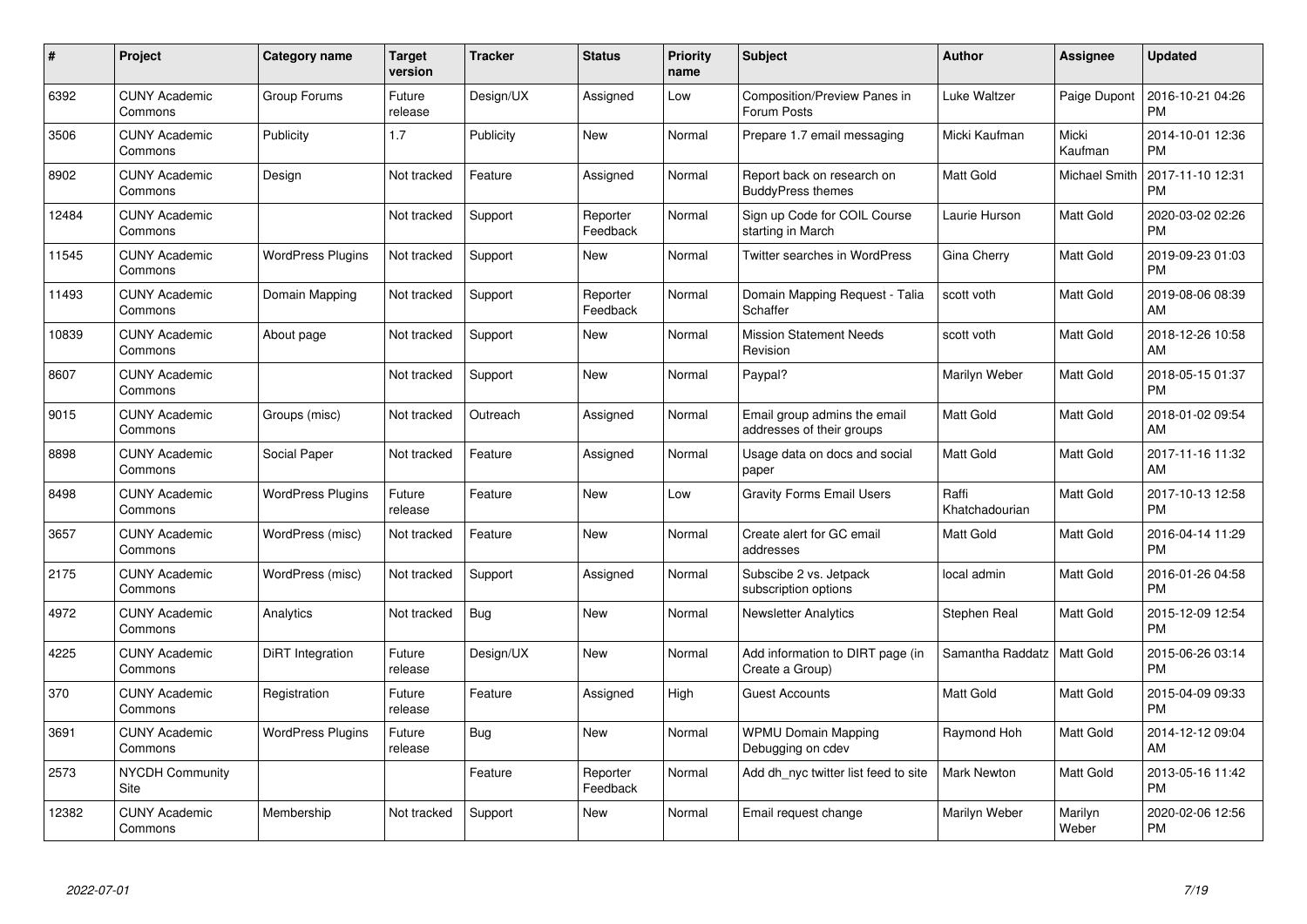| #     | Project                         | <b>Category name</b>           | <b>Target</b><br>version | <b>Tracker</b> | <b>Status</b>        | Priority<br>name | <b>Subject</b>                                                                        | Author                  | <b>Assignee</b>     | <b>Updated</b>                |
|-------|---------------------------------|--------------------------------|--------------------------|----------------|----------------------|------------------|---------------------------------------------------------------------------------------|-------------------------|---------------------|-------------------------------|
| 9420  | <b>CUNY Academic</b><br>Commons | cuny.is                        | Not tracked              | Feature        | New                  | Normal           | Request for http://cuny.is/streams                                                    | Raffi<br>Khatchadourian | Marilyn<br>Weber    | 2018-04-02 10:08<br>AM        |
| 8837  | <b>CUNY Academic</b><br>Commons |                                | Not tracked              | Feature        | Assigned             | Normal           | Create a form to request info from<br>people requesting premium<br>themes and plugins | <b>Matt Gold</b>        | Marilyn<br>Weber    | 2017-11-14 03:35<br><b>PM</b> |
| 3509  | <b>CUNY Academic</b><br>Commons | Publicity                      | 1.7                      | Publicity      | New                  | Normal           | Create 1.7 digital signage imagery                                                    | Micki Kaufman           | Marilyn<br>Weber    | 2014-10-01 12:40<br><b>PM</b> |
| 12392 | <b>CUNY Academic</b><br>Commons | Help/Codex                     | Not tracked              | Documentation  | New                  | Normal           | <b>Updates to Common Commons</b><br>Questions on Help Page                            | scott voth              | Margaret<br>Galvan  | 2020-02-11 10:53<br>AM        |
| 8211  | <b>CUNY Academic</b><br>Commons | <b>WordPress Themes</b>        | Future<br>release        | Feature        | <b>New</b>           | Normal           | Theme Suggestions: Material<br>Design-Inspired Themes                                 | Margaret Galvan         | Margaret<br>Galvan  | 2017-08-07 02:48<br><b>PM</b> |
| 7828  | <b>CUNY Academic</b><br>Commons |                                | Not tracked              | Feature        | Assigned             | Normal           | Theme Assessment 2017                                                                 | Margaret Galvan         | Margaret<br>Galvan  | 2017-05-02 10:41<br><b>PM</b> |
| 6298  | <b>CUNY Academic</b><br>Commons | User Experience                | Not tracked              | Design/UX      | Assigned             | Normal           | Examine data from survey                                                              | Matt Gold               | Margaret<br>Galvan  | 2016-10-14 12:16<br><b>PM</b> |
| 6078  | <b>CUNY Academic</b><br>Commons | Blogs (BuddyPress)             | Future<br>release        | Feature        | New                  | Normal           | <b>Explore Adding Network Blog</b><br>Metadata Plugin                                 | Luke Waltzer            | Luke Waltzer        | 2016-10-11 10:29<br><b>PM</b> |
| 5955  | <b>CUNY Academic</b><br>Commons | Outreach                       | Future<br>release        | Feature        | Assigned             | Normal           | Create auto-newsletter for<br>commons members                                         | Matt Gold               | Luke Waltzer        | 2016-08-30 10:34<br>AM        |
| 2666  | <b>CUNY Academic</b><br>Commons | About page                     | Not tracked              | Documentation  | Assigned             | Normal           | <b>Update About Text</b>                                                              | Chris Stein             | Luke Waltzer        | 2016-03-04 11:19<br>AM        |
| 14475 | <b>CUNY Academic</b><br>Commons |                                | Not tracked              | Publicity      | New                  | Normal           | OER Showcase Page                                                                     | Laurie Hurson           | Laurie Hurson       | 2021-09-14 10:46<br>AM        |
| 12446 | <b>CUNY Academic</b><br>Commons | Groups (misc)                  | Future<br>release        | Feature        | Reporter<br>Feedback | Normal           | Toggle default site to group forum<br>posting                                         | Laurie Hurson           | Laurie Hurson       | 2020-03-10 11:57<br>AM        |
| 11517 | <b>CUNY Academic</b><br>Commons |                                | Not tracked              | Feature        | Assigned             | Normal           | wp-accessibility plugin should not<br>strip 'target="_blank"' by default              | <b>Boone Gorges</b>     | Laurie Hurson       | 2019-09-24 09:57<br>AM        |
| 8666  | <b>CUNY Academic</b><br>Commons | Teaching                       | Not tracked              | Documentation  | Assigned             | Normal           | Create Teaching on the Commons<br>Resource Page                                       | Matt Gold               | Laurie Hurson       | 2019-09-23 03:16<br><b>PM</b> |
| 11879 | <b>CUNY Academic</b><br>Commons |                                | Not tracked              | Bug            | New                  | Normal           | Hypothesis comments appearing<br>on multiple, different pdfs across<br>blogs          | Laurie Hurson           | Laurie Hurson       | 2019-09-19 02:39<br><b>PM</b> |
| 13891 | <b>CUNY Academic</b><br>Commons | Internal Tools and<br>Workflow | 2.1.0                    | Feature        | <b>New</b>           | Normal           | Migrate automated linting to<br>GitHub Actions                                        | <b>Boone Gorges</b>     | Jeremy Felt         | 2022-06-29 11:13<br>AM        |
| 15194 | <b>CUNY Academic</b><br>Commons | Internal Tools and<br>Workflow | 2.1.0                    | Feature        | New                  | Normal           | PHPCS sniff for un-restored<br>switch_to_blog() calls                                 | Boone Gorges            | Jeremy Felt         | 2022-05-26 10:45<br>AM        |
| 13331 | <b>CUNY Academic</b><br>Commons | Site cloning                   | Future<br>release        | <b>Bug</b>     | New                  | Normal           | Combine Site Template and Clone   Boone Gorges<br>operations                          |                         | Jeremy Felt         | 2021-11-19 12:39<br><b>PM</b> |
| 9835  | <b>CUNY Academic</b><br>Commons | Group Forums                   | Future<br>release        | <b>Bug</b>     | Assigned             | Normal           | add a "like" function?                                                                | Marilyn Weber           | <b>Erik Trainer</b> | 2018-06-05 01:49<br><b>PM</b> |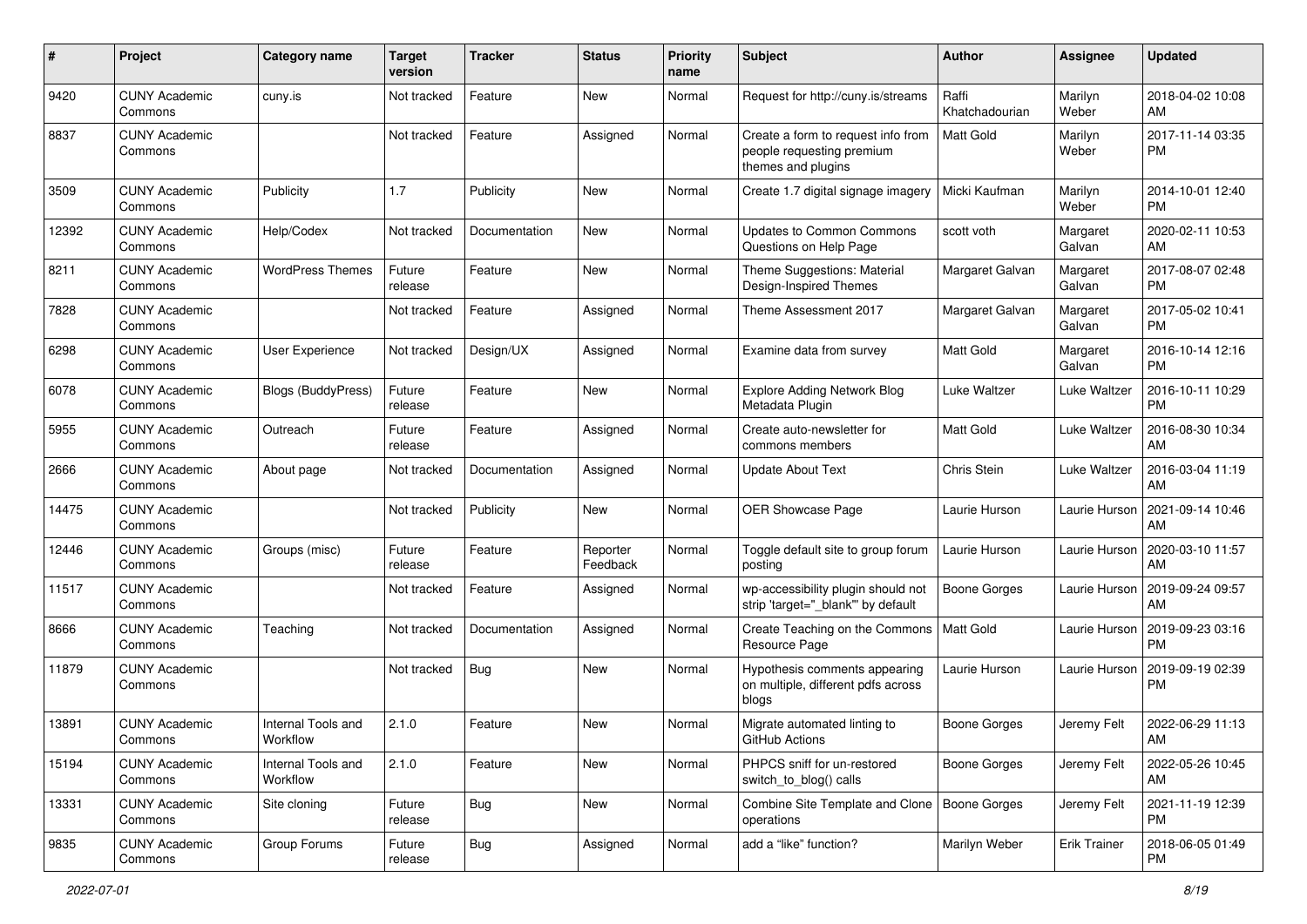| #     | Project                                                                 | Category name            | <b>Target</b><br>version | <b>Tracker</b> | <b>Status</b>        | <b>Priority</b><br>name | <b>Subject</b>                                                      | <b>Author</b>        | <b>Assignee</b>     | <b>Updated</b>                |
|-------|-------------------------------------------------------------------------|--------------------------|--------------------------|----------------|----------------------|-------------------------|---------------------------------------------------------------------|----------------------|---------------------|-------------------------------|
| 12062 | AD/O365 Transition<br>from NonMatric to<br><b>Matriculated Students</b> |                          |                          | Feature        | In Progress          | Normal                  | create solution and console<br>project                              | Emilio Rodriguez     | Emilio<br>Rodriguez | 2019-11-12 03:56<br><b>PM</b> |
| 412   | <b>CUNY Academic</b><br>Commons                                         | <b>WordPress Themes</b>  | Future<br>release        | Feature        | Assigned             | Normal                  | <b>Featured Themes</b>                                              | Matt Gold            | Dominic<br>Giglio   | 2015-01-05 08:44<br><b>PM</b> |
| 2167  | <b>CUNY Academic</b><br>Commons                                         | WordPress (misc)         | Future<br>release        | <b>Bug</b>     | Assigned             | Normal                  | <b>CAC-Livestream Plugin Issues</b>                                 | <b>Michael Smith</b> | Dominic<br>Giglio   | 2015-01-02 03:06<br><b>PM</b> |
| 1983  | <b>CUNY Academic</b><br>Commons                                         | Home Page                | Future<br>release        | Feature        | Assigned             | Low                     | Media Library integration with<br><b>Featured Content plugin</b>    | Boone Gorges         | Dominic<br>Giglio   | 2014-03-17 10:34<br>AM        |
| 940   | <b>CUNY Academic</b><br>Commons                                         | Redmine                  | Future<br>release        | Feature        | Assigned             | Low                     | Communication with users after<br>releases                          | <b>Matt Gold</b>     | Dominic<br>Giglio   | 2012-09-09 04:36<br><b>PM</b> |
| 5268  | <b>CUNY Academic</b><br>Commons                                         | Group Forums             | Future<br>release        | Bug            | Assigned             | Normal                  | Long-time to post to multiple<br>groups                             | Luke Waltzer         | Daniel Jones        | 2016-09-07 06:31<br><b>PM</b> |
| 4438  | <b>CUNY Academic</b><br>Commons                                         | Events                   | Future<br>release        | Bug            | Assigned             | Normal                  | Events Calendar - Export<br><b>Recurring Events</b>                 | scott voth           | Daniel Jones        | 2016-05-23 04:25<br><b>PM</b> |
| 13199 | <b>CUNY Academic</b><br>Commons                                         | Group Forums             | Future<br>release        | Feature        | New                  | Normal                  | Favoring Groups over bbPress<br>plugin                              | Colin McDonald       | Colin<br>McDonald   | 2021-11-19 12:28<br><b>PM</b> |
| 8078  | <b>CUNY Academic</b><br>Commons                                         | <b>WordPress Plugins</b> | Future<br>release        | System Upgrade | Assigned             | Normal                  | <b>CommentPress Updates</b>                                         | Margaret Galvan      | Christian<br>Wach   | 2017-05-08 03:49<br><b>PM</b> |
| 10354 | <b>CUNY Academic</b><br>Commons                                         | <b>Public Portfolio</b>  | Future<br>release        | Feature        | <b>New</b>           | Normal                  | Opt out of Having a Profile Page                                    | scott voth           | <b>Chris Stein</b>  | 2020-05-12 10:43<br>AM        |
| 1544  | <b>CUNY Academic</b><br>Commons                                         | Groups (misc)            | Future<br>release        | Feature        | Reporter<br>Feedback | Normal                  | Group Filtering and Sorting                                         | Matt Gold            | Chris Stein         | 2019-03-01 02:25<br><b>PM</b> |
| 9028  | <b>CUNY Academic</b><br>Commons                                         | Onboarding               | Future<br>release        | Feature        | Assigned             | Normal                  | suggest groups to new members<br>during the registration process    | <b>Matt Gold</b>     | Chris Stein         | 2018-10-24 12:34<br><b>PM</b> |
| 2881  | <b>CUNY Academic</b><br>Commons                                         | <b>Public Portfolio</b>  | Future<br>release        | Feature        | Assigned             | Normal                  | Redesign the UX for Profiles                                        | Chris Stein          | <b>Chris Stein</b>  | 2016-10-13 12:45<br><b>PM</b> |
| 5827  | <b>CUNY Academic</b><br>Commons                                         | <b>Public Portfolio</b>  | Future<br>release        | Bug            | Assigned             | Normal                  | Academic Interests square bracket<br>links not working              | scott voth           | Chris Stein         | 2016-08-11 11:59<br><b>PM</b> |
| 365   | <b>CUNY Academic</b><br>Commons                                         | WordPress (misc)         | Future<br>release        | Feature        | Assigned             | Normal                  | <b>Create Mouseover Tooltips</b><br>throughout Site                 | <b>Matt Gold</b>     | <b>Chris Stein</b>  | 2015-11-09 06:18<br><b>PM</b> |
| 3059  | <b>CUNY Academic</b><br>Commons                                         | Group Forums             | Future<br>release        | Design/UX      | New                  | Normal                  | Forum Post Permissable Content<br><b>Explanatory Text</b>           | Chris Stein          | Chris Stein         | 2015-04-02 11:27<br>AM        |
| 3770  | <b>CUNY Academic</b><br>Commons                                         | <b>Public Portfolio</b>  | Future<br>release        | Feature        | Assigned             | Normal                  | Improve Layout/Formatting of<br>Positions Area on Public Portfolios | <b>Matt Gold</b>     | Chris Stein         | 2015-04-01 09:17<br><b>PM</b> |
| 2754  | <b>CUNY Academic</b><br>Commons                                         | Design                   | Future<br>release        | Feature        | Assigned             | Normal                  | Determine strategy for CAC logo<br>handling in top header           | Micki Kaufman        | Chris Stein         | 2015-01-05 08:53<br><b>PM</b> |
| 2832  | <b>CUNY Academic</b><br>Commons                                         | Public Portfolio         | Future<br>release        | Feature        | Assigned             | Normal                  | Improve interface for (not)<br>auto-linking profile fields          | Boone Gorges         | Chris Stein         | 2015-01-05 08:52<br><b>PM</b> |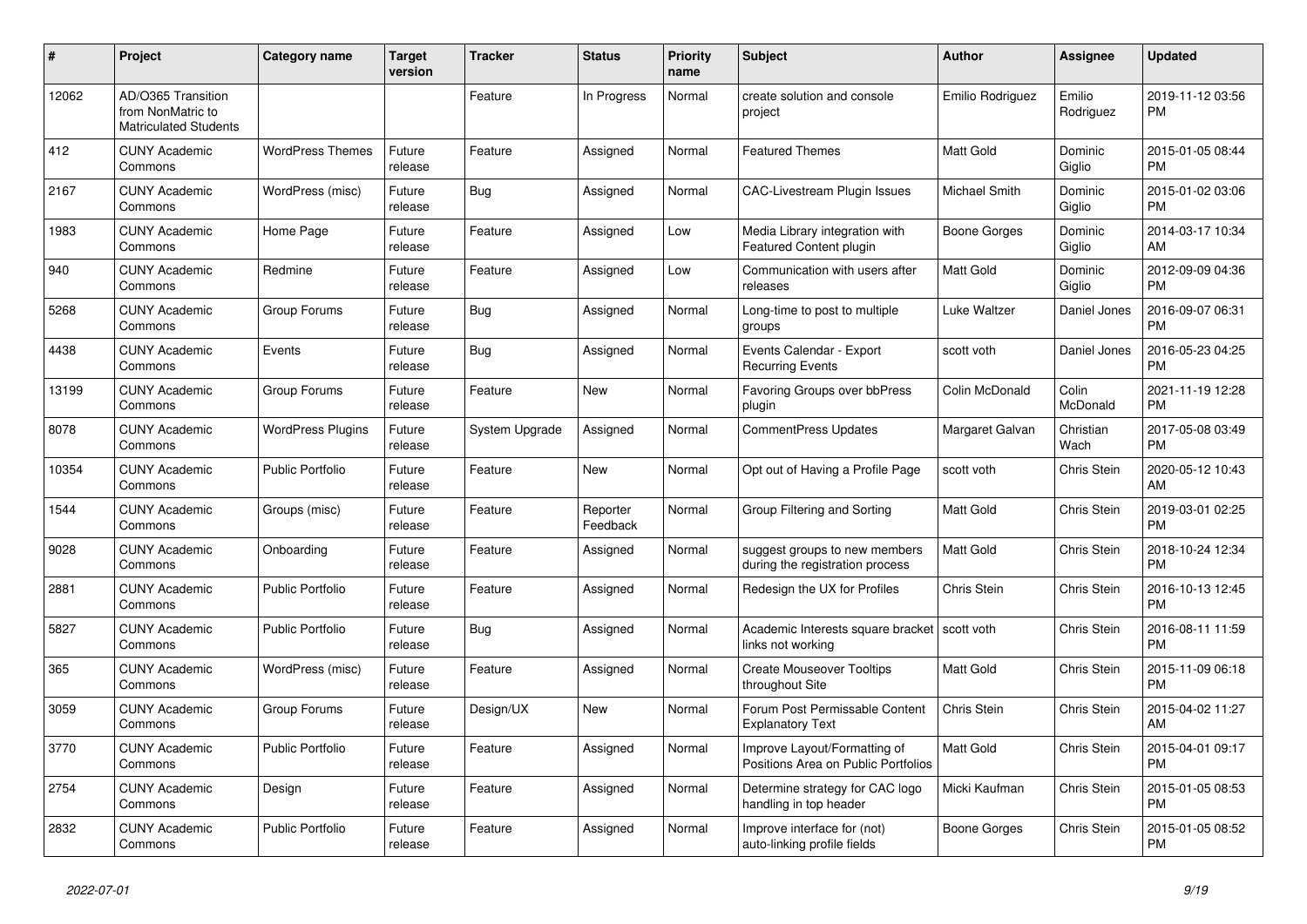| #     | <b>Project</b>                  | <b>Category name</b>       | <b>Target</b><br>version | <b>Tracker</b> | <b>Status</b>        | <b>Priority</b><br>name | <b>Subject</b>                                                        | <b>Author</b>           | <b>Assignee</b>    | <b>Updated</b>                |
|-------|---------------------------------|----------------------------|--------------------------|----------------|----------------------|-------------------------|-----------------------------------------------------------------------|-------------------------|--------------------|-------------------------------|
| 3330  | <b>CUNY Academic</b><br>Commons | My Commons                 | Future<br>release        | Feature        | Assigned             | Normal                  | "Commons Information" tool                                            | Boone Gorges            | Chris Stein        | 2014-09-22 08:46<br><b>PM</b> |
| 3354  | <b>CUNY Academic</b><br>Commons | <b>Group Files</b>         | Future<br>release        | Feature        | Assigned             | Low                     | Allow Group Download of Multiple<br><b>Selected Files</b>             | <b>Matt Gold</b>        | <b>Chris Stein</b> | 2014-08-01 08:50<br>AM        |
| 860   | <b>CUNY Academic</b><br>Commons | Design                     | Future<br>release        | Design/UX      | Assigned             | Normal                  | <b>Standardize Button Treatment</b><br><b>Across the Commons</b>      | Chris Stein             | Chris Stein        | 2014-05-01 09:45<br>AM        |
| 16199 | <b>CUNY Academic</b><br>Commons | <b>Directories</b>         | 2.0.3                    | <b>Bug</b>     | <b>New</b>           | Normal                  | Removed "Semester" Filter from<br><b>Courses Directory</b>            | Laurie Hurson           | Boone<br>Gorges    | 2022-06-29 11:32<br>AM        |
| 12121 | <b>CUNY Academic</b><br>Commons | <b>WordPress Plugins</b>   | 2.0.3                    | Feature        | Reporter<br>Feedback | Normal                  | Embedding H5P Iframes on<br>Commons Site                              | Laurie Hurson           | Boone<br>Gorges    | 2022-06-29 11:32<br>AM        |
| 16307 | <b>CUNY Academic</b><br>Commons |                            |                          | <b>Bug</b>     | New                  | Normal                  | Add brief messaging to<br>accept/decline group membership<br>requests | <b>Matt Gold</b>        | Boone<br>Gorges    | 2022-06-27 06:13<br><b>PM</b> |
| 15604 | <b>CUNY Academic</b><br>Commons | <b>Email Notifications</b> | Future<br>release        | Feature        | Assigned             | Normal                  | Restructure Commons Group<br>Digest Email Messages                    | <b>Matt Gold</b>        | Boone<br>Gorges    | 2022-05-26 10:45<br>AM        |
| 15883 | <b>CUNY Academic</b><br>Commons |                            | 2.1.0                    | Feature        | New                  | Normal                  | Release BPGES update                                                  | Boone Gorges            | Boone<br>Gorges    | 2022-05-26 10:39<br>AM        |
| 15210 | <b>CUNY Academic</b><br>Commons | Analytics                  | Not tracked              | Design/UX      | New                  | Normal                  | Google Analytics improvements                                         | Colin McDonald          | Boone<br>Gorges    | 2022-05-24 10:47<br>AM        |
| 16092 | <b>CUNY Academic</b><br>Commons |                            | Future<br>release        | Feature        | Hold                 | Normal                  | Don't show main site in Site<br>search results                        | Boone Gorges            | Boone<br>Gorges    | 2022-05-17 03:12<br><b>PM</b> |
| 8835  | <b>CUNY Academic</b><br>Commons | <b>Blogs (BuddyPress)</b>  | Future<br>release        | Feature        | New                  | Normal                  | Extend cuny is shortlinks to sites                                    | Luke Waltzer            | Boone<br>Gorges    | 2022-04-26 11:59<br>AM        |
| 8900  | <b>CUNY Academic</b><br>Commons | Accessibility              | Future<br>release        | Feature        | Assigned             | Normal                  | Look into tools to enforce<br>accessibility in WP environment         | Matt Gold               | Boone<br>Gorges    | 2022-04-26 11:59<br>AM        |
| 8901  | <b>CUNY Academic</b><br>Commons | Accessibility              | Future<br>release        | Feature        | Assigned             | Normal                  | Theme analysis for accessibility                                      | Matt Gold               | Boone<br>Gorges    | 2022-04-26 11:59<br>AM        |
| 15767 | <b>CUNY Academic</b><br>Commons | WordPress (misc)           |                          | Support        | <b>New</b>           | Normal                  | Site loading slowly                                                   | scott voth              | Boone<br>Gorges    | 2022-04-04 08:56<br><b>PM</b> |
| 15242 | <b>CUNY Academic</b><br>Commons | Performance                | Not tracked              | <b>Bug</b>     | Reporter<br>Feedback | Normal                  | Slugist site                                                          | Raffi<br>Khatchadourian | Boone<br>Gorges    | 2022-02-07 11:14<br>AM        |
| 14504 | <b>CUNY Academic</b><br>Commons |                            | Not tracked              | Publicity      | Reporter<br>Feedback | Normal                  | Adding showcases to home page<br>menu                                 | Laurie Hurson           | Boone<br>Gorges    | 2022-01-19 03:26<br><b>PM</b> |
| 14184 | <b>CUNY Academic</b><br>Commons | <b>Public Portfolio</b>    | Future<br>release        | Feature        | <b>New</b>           | Normal                  | Centralized mechanism for storing<br><b>Campus affiliations</b>       | <b>Boone Gorges</b>     | Boone<br>Gorges    | 2022-01-04 11:35<br>AM        |
| 14908 | <b>CUNY Academic</b><br>Commons | Performance                |                          | <b>Bug</b>     | <b>New</b>           | Normal                  | Stale object cache on cdev                                            | Raymond Hoh             | Boone<br>Gorges    | 2021-12-07 09:45<br>AM        |
| 14987 | <b>CUNY Academic</b><br>Commons | <b>WordPress Plugins</b>   | Future<br>release        | <b>Bug</b>     | <b>New</b>           | Normal                  | Elementor update causes<br>database freeze-up                         | Boone Gorges            | Boone<br>Gorges    | 2021-11-29 12:02<br>PM        |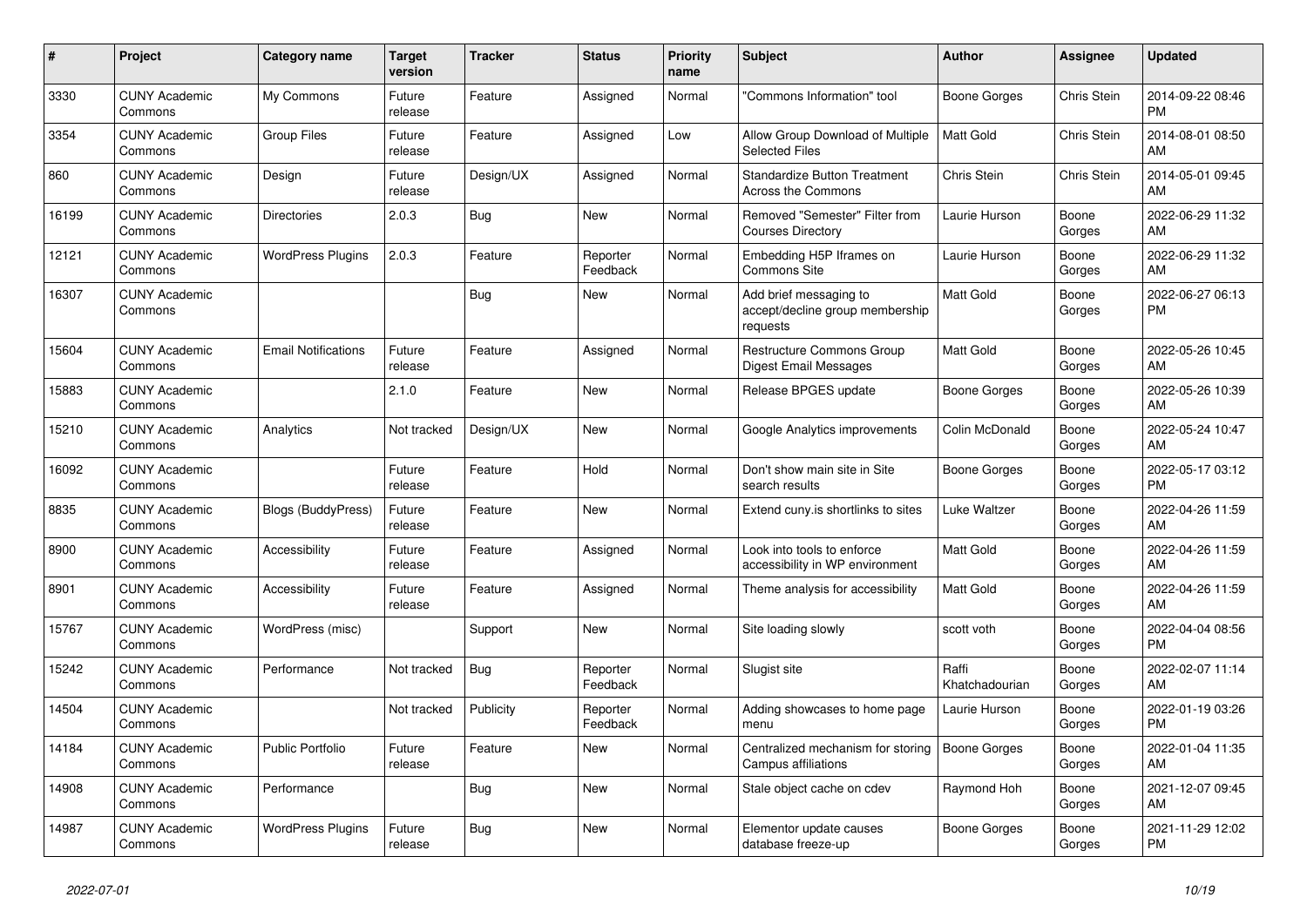| #     | Project                         | <b>Category name</b>       | <b>Target</b><br>version | <b>Tracker</b> | <b>Status</b>        | <b>Priority</b><br>name | <b>Subject</b>                                                                             | Author              | <b>Assignee</b> | <b>Updated</b>                |
|-------|---------------------------------|----------------------------|--------------------------|----------------|----------------------|-------------------------|--------------------------------------------------------------------------------------------|---------------------|-----------------|-------------------------------|
| 10226 | <b>CUNY Academic</b><br>Commons | Courses                    | Future<br>release        | Feature        | New                  | Normal                  | Add "My Courses" to drop down<br>list                                                      | scott voth          | Boone<br>Gorges | 2021-11-19 12:42<br>PM.       |
| 13835 | <b>CUNY Academic</b><br>Commons | WordPress (misc)           | Future<br>release        | Feature        | New                  | Normal                  | Allow OneSearch widget to have<br>'CUNY' as campus                                         | <b>Boone Gorges</b> | Boone<br>Gorges | 2021-11-19 12:39<br><b>PM</b> |
| 14309 | <b>CUNY Academic</b><br>Commons | Group Library              | Future<br>release        | Feature        | <b>New</b>           | Normal                  | Better handling of<br>bp_group_document file download<br>attempts when file is not present | <b>Boone Gorges</b> | Boone<br>Gorges | 2021-11-19 12:28<br><b>PM</b> |
| 12042 | <b>CUNY Academic</b><br>Commons | <b>Email Notifications</b> | Future<br>release        | Feature        | <b>New</b>           | Normal                  | Improved error logging for BPGES<br>send queue                                             | <b>Boone Gorges</b> | Boone<br>Gorges | 2021-11-19 12:25<br><b>PM</b> |
| 13949 | <b>CUNY Academic</b><br>Commons |                            | Not tracked              | Bug            | New                  | Normal                  | Continued debugging of runaway<br>MySQL connections                                        | <b>Matt Gold</b>    | Boone<br>Gorges | 2021-09-14 10:42<br>AM        |
| 14483 | <b>CUNY Academic</b><br>Commons | WordPress - Media          | Not tracked              | Bug            | Reporter<br>Feedback | Normal                  | Wordpress PDF Embed Stopped<br>Working after JITP Media Clone                              | Patrick DeDauw      | Boone<br>Gorges | 2021-05-20 01:51<br><b>PM</b> |
| 14113 | <b>CUNY Academic</b><br>Commons | WordPress (misc)           | Future<br>release        | Bug            | Hold                 | Normal                  | Block Editor Not Working on this<br>page - Json error                                      | scott voth          | Boone<br>Gorges | 2021-03-05 11:01<br>AM        |
| 13466 | <b>CUNY Academic</b><br>Commons | Cavalcade                  | Future<br>release        | Feature        | New                  | Normal                  | Automated cleanup for duplicate<br>Cavalcade tasks                                         | <b>Boone Gorges</b> | Boone<br>Gorges | 2020-10-13 05:24<br><b>PM</b> |
| 13370 | <b>CUNY Academic</b><br>Commons | Group Library              | Future<br>release        | Feature        | <b>New</b>           | Normal                  | Library bulk deletion and folder<br>editing                                                | Colin McDonald      | Boone<br>Gorges | 2020-10-13 10:41<br>AM        |
| 3002  | <b>CUNY Academic</b><br>Commons | Search                     | Future<br>release        | Feature        | Assigned             | Normal                  | Overhaul CAC search by using<br>external search appliance                                  | Boone Gorges        | Boone<br>Gorges | 2020-07-15 03:05<br><b>PM</b> |
| 12911 | <b>CUNY Academic</b><br>Commons |                            | Not tracked              | Feature        | New                  | Normal                  | Block access to xmlrpc.php based<br>on User-Agent                                          | <b>Boone Gorges</b> | Boone<br>Gorges | 2020-06-09 05:12<br><b>PM</b> |
| 12438 | <b>CUNY Academic</b><br>Commons | Courses                    | Not tracked              | Bug            | New                  | Normal                  | Site appearing twice                                                                       | Laurie Hurson       | Boone<br>Gorges | 2020-02-18 01:34<br><b>PM</b> |
| 12091 | <b>CUNY Academic</b><br>Commons | <b>Group Files</b>         | Future<br>release        | Feature        | <b>New</b>           | Normal                  | Improved pre-upload file validation<br>for bp-group-documents                              | Boone Gorges        | Boone<br>Gorges | 2019-11-14 01:21<br><b>PM</b> |
| 11945 | <b>CUNY Academic</b><br>Commons | Reckoning                  | Future<br>release        | Feature        | Reporter<br>Feedback | Normal                  | Add Comments bubble to<br>Reckoning views                                                  | <b>Boone Gorges</b> | Boone<br>Gorges | 2019-11-12 05:14<br><b>PM</b> |
| 8836  | <b>CUNY Academic</b><br>Commons | <b>Blogs (BuddyPress)</b>  | Future<br>release        | Feature        | Assigned             | Normal                  | Redesign site launch process                                                               | <b>Matt Gold</b>    | Boone<br>Gorges | 2019-10-03 02:49<br><b>PM</b> |
| 10678 | <b>CUNY Academic</b><br>Commons |                            | Not tracked              | <b>Bug</b>     | Reporter<br>Feedback | High                    | Newsletter Plugin Not Sending<br>Out Newsletters                                           | Mark Webb           | Boone<br>Gorges | 2019-09-16 09:38<br><b>PM</b> |
| 11531 | <b>CUNY Academic</b><br>Commons | Events                     | Future<br>release        | Feature        | New                  | Normal                  | Main Events calendar should<br>include non-public events that<br>user has access to        | scott voth          | Boone<br>Gorges | 2019-06-11 10:00<br>AM        |
| 11496 | <b>CUNY Academic</b><br>Commons | Public Portfolio           | 1.15.2                   | Support        | New                  | Normal                  | Replace Twitter Icon on Member<br>Portfolio page                                           | scott voth          | Boone<br>Gorges | 2019-06-06 01:03<br><b>PM</b> |
| 11386 | <b>CUNY Academic</b><br>Commons | WordPress - Media          | Not tracked              | Support        | Reporter<br>Feedback | Normal                  | disappearing images                                                                        | scott voth          | Boone<br>Gorges | 2019-05-14 10:32<br>AM        |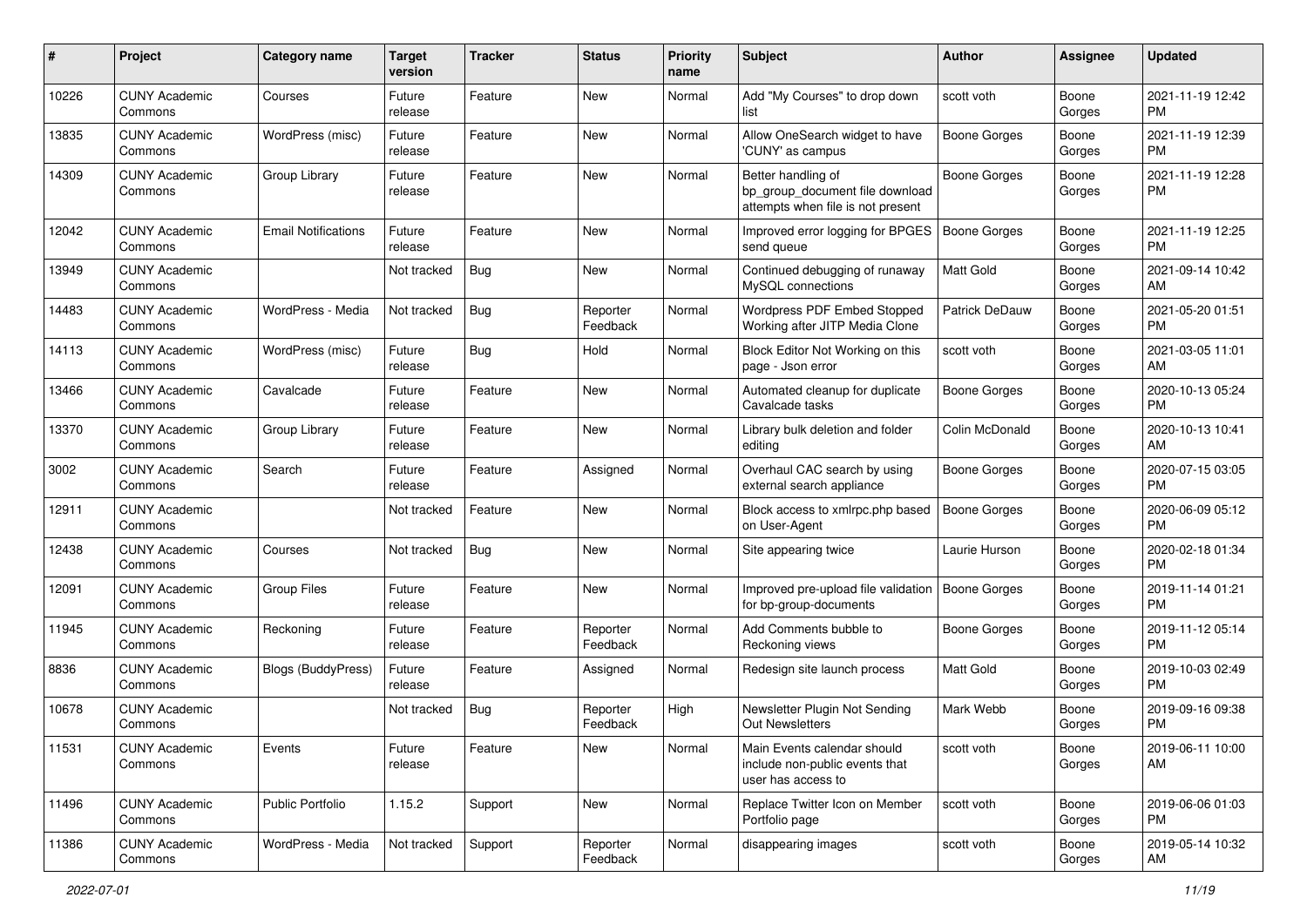| $\pmb{\#}$ | Project                         | <b>Category name</b>       | <b>Target</b><br>version | <b>Tracker</b> | <b>Status</b>        | <b>Priority</b><br>name | <b>Subject</b>                                                                             | <b>Author</b>         | Assignee        | <b>Updated</b>                |
|------------|---------------------------------|----------------------------|--------------------------|----------------|----------------------|-------------------------|--------------------------------------------------------------------------------------------|-----------------------|-----------------|-------------------------------|
| 11449      | <b>CUNY Academic</b><br>Commons | WordPress - Media          | Not tracked              | Support        | Reporter<br>Feedback | Normal                  | Cloning Media Library for JITP<br>from Staging to Production Site                          | <b>Patrick DeDauw</b> | Boone<br>Gorges | 2019-05-13 12:00<br><b>PM</b> |
| 10794      | <b>CUNY Academic</b><br>Commons | Performance                | Not tracked              | Bug            | <b>New</b>           | Normal                  | Memcached connection<br>occasionally breaks                                                | Boone Gorges          | Boone<br>Gorges | 2018-12-06 03:30<br><b>PM</b> |
| 9926       | <b>CUNY Academic</b><br>Commons | <b>WordPress Plugins</b>   | Future<br>release        | Bug            | New                  | Normal                  | twitter-mentions-as-comments<br>cron jobs can run long                                     | Boone Gorges          | Boone<br>Gorges | 2018-10-24 12:34<br><b>PM</b> |
| 9289       | <b>CUNY Academic</b><br>Commons | <b>WordPress Plugins</b>   | Future<br>release        | Bug            | Reporter<br>Feedback | Normal                  | Email Users Plugin                                                                         | Laurie Hurson         | Boone<br>Gorges | 2018-10-24 12:34<br><b>PM</b> |
| 10368      | <b>CUNY Academic</b><br>Commons |                            | Future<br>release        | Feature        | Assigned             | Normal                  | Use ORCID data to populate<br>academic profile page                                        | Stephen Francoeur     | Boone<br>Gorges | 2018-09-25 01:53<br><b>PM</b> |
| 9947       | <b>CUNY Academic</b><br>Commons | <b>WordPress Plugins</b>   | Future<br>release        | Feature        | Reporter<br>Feedback | Normal                  | Install H5P quiz plugin                                                                    | Matt Gold             | Boone<br>Gorges | 2018-09-11 11:01<br>AM        |
| 9979       | <b>CUNY Academic</b><br>Commons | <b>Email Notifications</b> | Not tracked              | <b>Bug</b>     | Reporter<br>Feedback | Normal                  | Reports of slow email activation<br>emails                                                 | <b>Matt Gold</b>      | Boone<br>Gorges | 2018-08-29 09:40<br><b>PM</b> |
| 10040      | <b>CUNY Academic</b><br>Commons | WordPress (misc)           | Not tracked              | <b>Bug</b>     | Reporter<br>Feedback | Normal                  | User doesn't see full list of themes                                                       | Matt Gold             | Boone<br>Gorges | 2018-07-25 10:12<br>AM        |
| 9941       | <b>CUNY Academic</b><br>Commons | Wiki                       | Not tracked              | Support        | Assigned             | Normal                  | Wiki functionality                                                                         | <b>Matt Gold</b>      | Boone<br>Gorges | 2018-06-26 10:57<br>AM        |
| 9515       | <b>CUNY Academic</b><br>Commons | <b>WordPress Plugins</b>   | Not tracked              | <b>Bug</b>     | Reporter<br>Feedback | Normal                  | Text to Speech plugin - "More<br>Slowly" checkbox not working                              | scott voth            | Boone<br>Gorges | 2018-06-13 02:26<br><b>PM</b> |
| 9895       | <b>CUNY Academic</b><br>Commons | Onboarding                 | Future<br>release        | Feature        | Assigned             | Normal                  | Add "Accept Invitation"<br>link/button/function to Group<br>and/or Site invitation emails? | Luke Waltzer          | Boone<br>Gorges | 2018-06-07 12:42<br><b>PM</b> |
| 3768       | <b>CUNY Academic</b><br>Commons | <b>Public Portfolio</b>    | Future<br>release        | Feature        | Assigned             | Normal                  | Institutions/Past positions on<br>public portfolios                                        | <b>Matt Gold</b>      | Boone<br>Gorges | 2018-04-23 10:44<br>AM        |
| 7981       | <b>CUNY Academic</b><br>Commons | Social Paper               | Future<br>release        | Bug            | <b>New</b>           | Normal                  | Social Paper comments should<br>not go to spam                                             | Luke Waltzer          | Boone<br>Gorges | 2018-04-16 03:52<br><b>PM</b> |
| 7663       | <b>CUNY Academic</b><br>Commons | Social Paper               | Future<br>release        | Bug            | <b>New</b>           | Normal                  | Social Paper notifications not<br>formatted correctly on secondary<br>sites                | Boone Gorges          | Boone<br>Gorges | 2018-04-16 03:52<br><b>PM</b> |
| 9207       | <b>CUNY Academic</b><br>Commons |                            | Future<br>release        | Support        | Reporter<br>Feedback | Normal                  | display dashboards made in<br>Tableau?                                                     | Marilyn Weber         | Boone<br>Gorges | 2018-04-10 10:42<br>AM        |
| 7022       | <b>CUNY Academic</b><br>Commons | Announcements              | Future<br>release        | <b>Bug</b>     | <b>New</b>           | Normal                  | Sitewide announcements should<br>be displayed on, and dismissable<br>from, mapped domains  | Boone Gorges          | Boone<br>Gorges | 2018-03-22 10:18<br>AM        |
| 9211       | <b>CUNY Academic</b><br>Commons | <b>WordPress Plugins</b>   | Future<br>release        | Support        | Reporter<br>Feedback | Normal                  | Auto-Role Setting in Forum Plugin<br>Causing Some Confusion                                | Luke Waltzer          | Boone<br>Gorges | 2018-03-13 11:44<br>AM        |
| 3580       | <b>CUNY Academic</b><br>Commons | Group Blogs                | Future<br>release        | Feature        | <b>New</b>           | Normal                  | Multiple blogs per group                                                                   | Boone Gorges          | Boone<br>Gorges | 2018-02-20 02:02<br><b>PM</b> |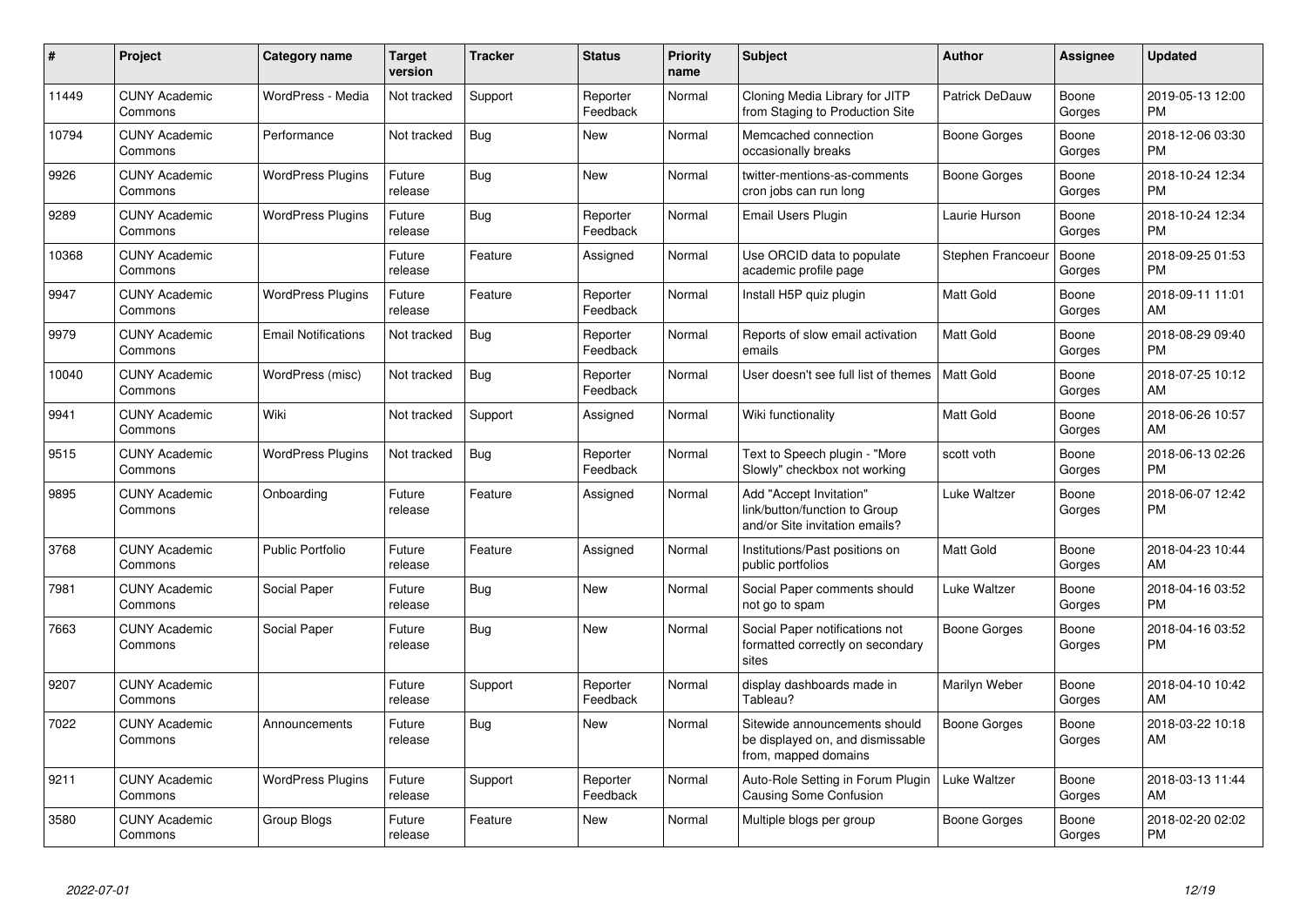| #    | Project                         | <b>Category name</b>           | <b>Target</b><br>version | <b>Tracker</b> | <b>Status</b>        | <b>Priority</b><br>name | <b>Subject</b>                                                                                  | <b>Author</b>           | <b>Assignee</b> | <b>Updated</b>                |
|------|---------------------------------|--------------------------------|--------------------------|----------------|----------------------|-------------------------|-------------------------------------------------------------------------------------------------|-------------------------|-----------------|-------------------------------|
| 3615 | <b>CUNY Academic</b><br>Commons | Redmine                        | Not tracked              | Feature        | <b>New</b>           | Low                     | Create Redmine issues via email                                                                 | Dominic Giglio          | Boone<br>Gorges | 2017-11-16 11:36<br>AM        |
| 8675 | <b>CUNY Academic</b><br>Commons | User Onboarding                | Future<br>release        | <b>Bug</b>     | Reporter<br>Feedback | Low                     | Add new User search screen calls<br>for the input of email address but<br>doesn't work with one | Paul Hebert             | Boone<br>Gorges | 2017-10-11 11:17<br>AM        |
| 8756 | <b>CUNY Academic</b><br>Commons | Group Blogs                    | Future<br>release        | Feature        | Hold                 | Normal                  | Connect multiple blogs to one<br>group?                                                         | <b>Matt Gold</b>        | Boone<br>Gorges | 2017-09-30 10:42<br>AM        |
| 4481 | <b>CUNY Academic</b><br>Commons | Events                         | Future<br>release        | Feature        | New                  | Normal                  | Group admins/mods should have<br>the ability to unlink an event from<br>the group               | <b>Boone Gorges</b>     | Boone<br>Gorges | 2017-04-24 03:53<br><b>PM</b> |
| 4980 | <b>CUNY Academic</b><br>Commons | Home Page                      | Future<br>release        | Feature        | Assigned             | Normal                  | CAC Featured Content -- Adding<br>Randomization                                                 | <b>Matt Gold</b>        | Boone<br>Gorges | 2016-12-12 03:01<br><b>PM</b> |
| 5234 | <b>CUNY Academic</b><br>Commons | Membership                     | Future<br>release        | Feature        | Assigned             | Normal                  | Write Unconfirmed patch for WP                                                                  | Boone Gorges            | Boone<br>Gorges | 2016-10-24 11:18<br>AM        |
| 6389 | <b>CUNY Academic</b><br>Commons | <b>BuddyPress Docs</b>         | Future<br>release        | Feature        | New                  | Low                     | Make Discussion Area Visible<br>When Editing a Doc                                              | Luke Waltzer            | Boone<br>Gorges | 2016-10-21 04:16<br><b>PM</b> |
| 1417 | <b>CUNY Academic</b><br>Commons | <b>BuddyPress Docs</b>         | Future<br>release        | Feature        | Assigned             | Low                     | <b>Bulk actions for BuddyPress Docs</b>                                                         | Boone Gorges            | Boone<br>Gorges | 2016-10-17 10:41<br><b>PM</b> |
| 5182 | <b>CUNY Academic</b><br>Commons | Social Paper                   | Future<br>release        | Design/UX      | New                  | Normal                  | "Publishing" a private paper on<br>social paper?                                                | Raffi<br>Khatchadourian | Boone<br>Gorges | 2016-10-13 04:12<br><b>PM</b> |
| 4903 | <b>CUNY Academic</b><br>Commons | Events                         | Future<br>release        | Design/UX      | Assigned             | Normal                  | Improving visual appearance of<br>event calendars                                               | Matt Gold               | Boone<br>Gorges | 2016-10-13 11:51<br>AM        |
| 5696 | <b>CUNY Academic</b><br>Commons | Events                         | Future<br>release        | Feature        | Assigned             | Normal                  | Events Calendar - display options<br>/ calendar aggregation                                     | <b>Matt Gold</b>        | Boone<br>Gorges | 2016-10-13 11:44<br>AM        |
| 6014 | <b>CUNY Academic</b><br>Commons | Publicity                      | Future<br>release        | Publicity      | Reporter<br>Feedback | Normal                  | Google search listing                                                                           | <b>Matt Gold</b>        | Boone<br>Gorges | 2016-09-21 03:48<br><b>PM</b> |
| 5052 | <b>CUNY Academic</b><br>Commons | Social Paper                   | Future<br>release        | Feature        | New                  | Low                     | Sentence by sentence or line by<br>line comments (SP suggestion #3)                             | Marilyn Weber           | Boone<br>Gorges | 2016-02-11 10:24<br><b>PM</b> |
| 3230 | <b>CUNY Academic</b><br>Commons | Internal Tools and<br>Workflow | Not tracked              | Feature        | Assigned             | High                    | Scripts for quicker<br>provisioning/updating of<br>development environments                     | Boone Gorges            | Boone<br>Gorges | 2016-01-26 04:54<br><b>PM</b> |
| 1167 | <b>CUNY Academic</b><br>Commons | <b>Email Invitations</b>       | Future<br>release        | Feature        | <b>New</b>           | Low                     | Allow email invitations to be resent                                                            | Boone Gorges            | Boone<br>Gorges | 2015-11-12 12:53<br>AM        |
| 554  | <b>CUNY Academic</b><br>Commons | BuddyPress (misc)              | Future<br>release        | Feature        | Assigned             | Normal                  | Add Trackback notifications to<br>site-wide activity feed                                       | <b>Matt Gold</b>        | Boone<br>Gorges | 2015-11-09 06:19<br><b>PM</b> |
| 287  | <b>CUNY Academic</b><br>Commons | WordPress (misc)               | Future<br>release        | Feature        | Assigned             | Normal                  | Create troubleshooting tool for<br>account sign-up                                              | <b>Matt Gold</b>        | Boone<br>Gorges | 2015-11-09 06:17<br><b>PM</b> |
| 2523 | <b>CUNY Academic</b><br>Commons | <b>BuddyPress Docs</b>         | Future<br>release        | Feature        | Assigned             | Normal                  | Allow Users to Upload Images to<br><b>BP</b> Docs                                               | <b>Matt Gold</b>        | Boone<br>Gorges | 2015-11-09 06:14<br><b>PM</b> |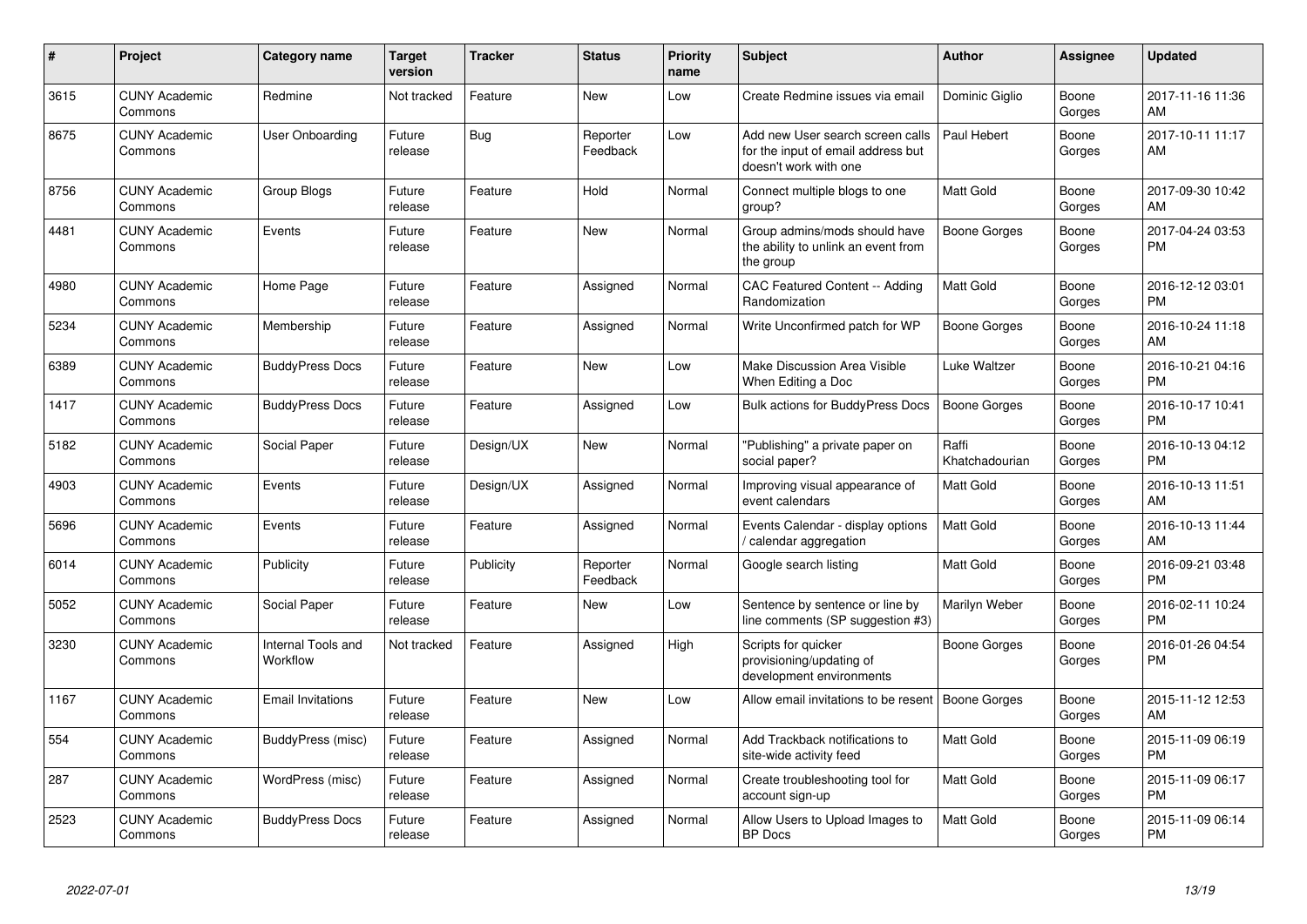| #    | Project                         | Category name            | <b>Target</b><br>version | Tracker   | <b>Status</b> | <b>Priority</b><br>name | <b>Subject</b>                                                                 | <b>Author</b>       | Assignee        | <b>Updated</b>                |
|------|---------------------------------|--------------------------|--------------------------|-----------|---------------|-------------------------|--------------------------------------------------------------------------------|---------------------|-----------------|-------------------------------|
| 1744 | <b>CUNY Academic</b><br>Commons | <b>BuddyPress Docs</b>   | Future<br>release        | Feature   | Assigned      | Normal                  | Spreadsheet-style Docs                                                         | Boone Gorges        | Boone<br>Gorges | 2015-11-09 06:13<br><b>PM</b> |
| 1460 | <b>CUNY Academic</b><br>Commons | Analytics                | Future<br>release        | Feature   | Assigned      | Normal                  | Update System Report                                                           | <b>Brian Foote</b>  | Boone<br>Gorges | 2015-11-09 06:13<br><b>PM</b> |
| 2610 | <b>CUNY Academic</b><br>Commons | Group Invitations        | Future<br>release        | Feature   | Assigned      | Low                     | Request: Custom invitation<br>message to group invites                         | local admin         | Boone<br>Gorges | 2015-11-09 06:13<br><b>PM</b> |
| 2325 | <b>CUNY Academic</b><br>Commons | BuddyPress (misc)        | Future<br>release        | Feature   | Assigned      | Low                     | Profile should have separate fields<br>for first/last names                    | local admin         | Boone<br>Gorges | 2015-11-09 06:09<br><b>PM</b> |
| 2013 | <b>CUNY Academic</b><br>Commons | <b>Public Portfolio</b>  | Future<br>release        | Feature   | Assigned      | Low                     | Have Profile Privacy Options show   Matt Gold<br>up only for filled-in fields  |                     | Boone<br>Gorges | 2015-11-09 06:09<br><b>PM</b> |
| 1165 | <b>CUNY Academic</b><br>Commons | <b>Email Invitations</b> | Future<br>release        | Feature   | Assigned      | Low                     | Allow saved lists of invitees under<br><b>Send Invites</b>                     | <b>Boone Gorges</b> | Boone<br>Gorges | 2015-11-09 06:03<br><b>PM</b> |
| 1166 | <b>CUNY Academic</b><br>Commons | <b>Email Invitations</b> | Future<br>release        | Feature   | New           | Low                     | Better organizational tools for Sent<br><b>Invites</b>                         | Boone Gorges        | Boone<br>Gorges | 2015-11-09 06:02<br><b>PM</b> |
| 519  | <b>CUNY Academic</b><br>Commons | <b>BuddyPress Docs</b>   | Future<br>release        | Feature   | Assigned      | Low                     | TOC for individual docs - for new<br>BP "wiki-like" plugin                     | scott voth          | Boone<br>Gorges | 2015-11-09 05:54<br><b>PM</b> |
| 1422 | <b>CUNY Academic</b><br>Commons | <b>BuddyPress Docs</b>   | Future<br>release        | Feature   | Assigned      | Normal                  | Make "created Doc" activity icons<br>non-mini                                  | Boone Gorges        | Boone<br>Gorges | 2015-11-09 05:48<br><b>PM</b> |
| 618  | <b>CUNY Academic</b><br>Commons | <b>BuddyPress Docs</b>   | Future<br>release        | Feature   | Assigned      | Normal                  | <b>BuddyPress Docs: export formats</b>                                         | Boone Gorges        | Boone<br>Gorges | 2015-11-09 05:38<br><b>PM</b> |
| 4592 | <b>CUNY Academic</b><br>Commons | Events                   | Future<br>release        | Design/UX | <b>New</b>    | Normal                  | Event Creation - Venue Dropdown<br>Slow                                        | Samantha Raddatz    | Boone<br>Gorges | 2015-09-14 04:56<br><b>PM</b> |
| 4238 | <b>CUNY Academic</b><br>Commons | Events                   | Future<br>release        | Feature   | Assigned      | Normal                  | Copy Events to Other Groups?                                                   | <b>Matt Gold</b>    | Boone<br>Gorges | 2015-07-02 10:08<br>AM        |
| 4053 | <b>CUNY Academic</b><br>Commons | Events                   | Future<br>release        | Feature   | Assigned      | Normal                  | Create new tab for past events                                                 | <b>Matt Gold</b>    | Boone<br>Gorges | 2015-05-12 02:10<br><b>PM</b> |
| 3308 | <b>CUNY Academic</b><br>Commons | Group Invitations        | Future<br>release        | Feature   | Assigned      | Normal                  | Allow members to rescind group<br>invitations                                  | <b>Matt Gold</b>    | Boone<br>Gorges | 2015-04-01 08:53<br><b>PM</b> |
| 3759 | <b>CUNY Academic</b><br>Commons | WordPress (misc)         | Future<br>release        | Feature   | Assigned      | Normal                  | Review Interface for Adding Users<br>to Blogs                                  | <b>Matt Gold</b>    | Boone<br>Gorges | 2015-03-24 05:52<br><b>PM</b> |
| 3042 | <b>CUNY Academic</b><br>Commons | <b>Public Portfolio</b>  | Future<br>release        | Feature   | Assigned      | Normal                  | Browsing member interests                                                      | Matt Gold           | Boone<br>Gorges | 2015-03-21 09:04<br><b>PM</b> |
| 2753 | <b>CUNY Academic</b><br>Commons | <b>Public Portfolio</b>  | Future<br>release        | Feature   | <b>New</b>    | Normal                  | Create actual actual tagification in<br>academic interests and other<br>fields | Micki Kaufman       | Boone<br>Gorges | 2015-01-05 08:52<br><b>PM</b> |
| 1562 | <b>CUNY Academic</b><br>Commons | <b>WordPress Plugins</b> | Future<br>release        | Feature   | Assigned      | Low                     | Play with NYT Collaborative<br><b>Authoring Tool</b>                           | <b>Matt Gold</b>    | Boone<br>Gorges | 2015-01-05 08:47<br><b>PM</b> |
| 658  | <b>CUNY Academic</b><br>Commons | <b>WordPress Plugins</b> | Future<br>release        | Feature   | Assigned      | Normal                  | Rebulid Sitewide Tag Suggestion                                                | <b>Matt Gold</b>    | Boone<br>Gorges | 2015-01-05 08:47<br><b>PM</b> |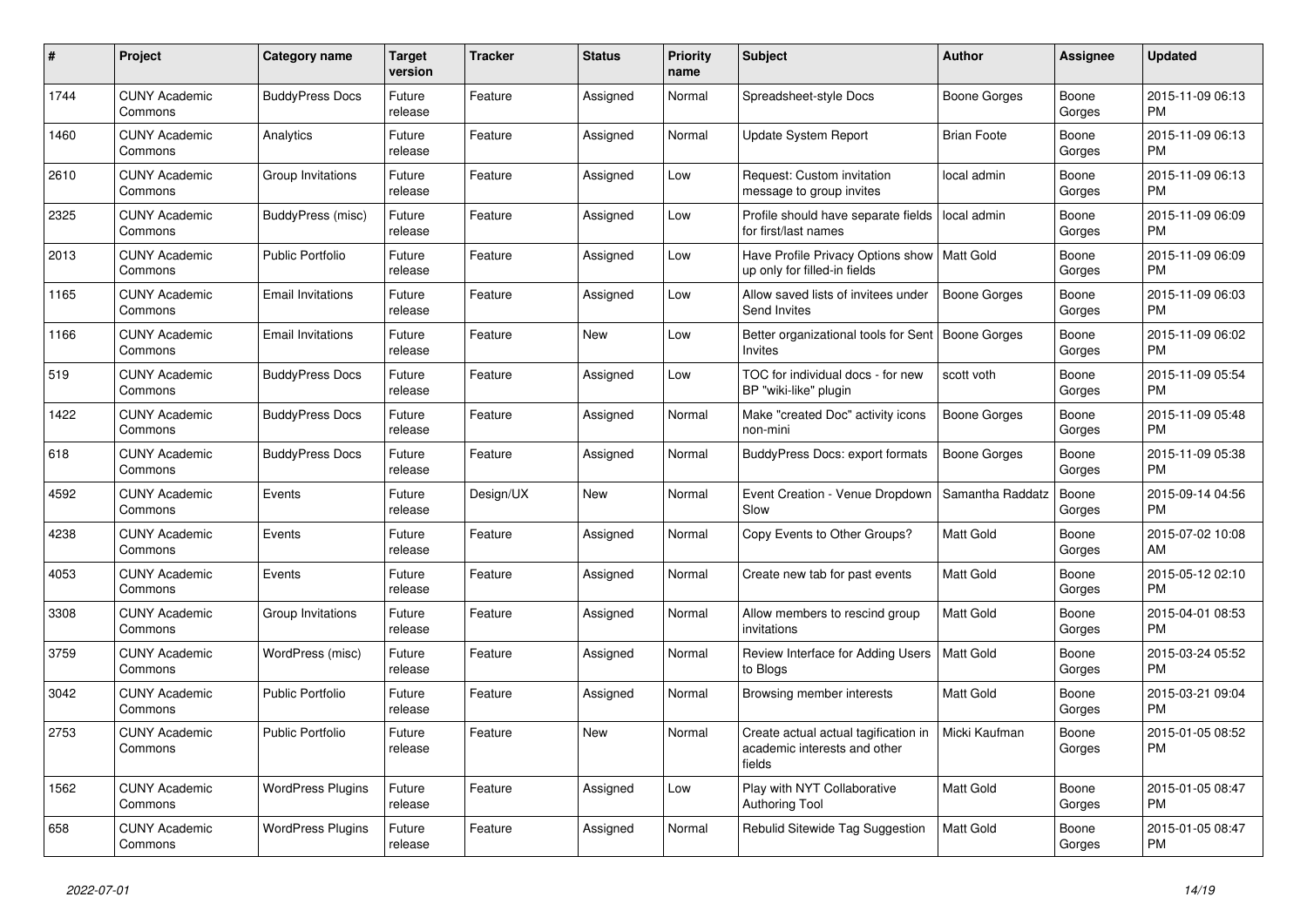| #     | Project                         | <b>Category name</b>     | <b>Target</b><br>version | <b>Tracker</b> | <b>Status</b>       | <b>Priority</b><br>name | <b>Subject</b>                                                             | <b>Author</b>    | Assignee          | <b>Updated</b>                |
|-------|---------------------------------|--------------------------|--------------------------|----------------|---------------------|-------------------------|----------------------------------------------------------------------------|------------------|-------------------|-------------------------------|
| 3475  | <b>CUNY Academic</b><br>Commons | Events                   | Future<br>release        | Feature        | Assigned            | Normal                  | Request to add plugin to<br>streamline room<br>booking/appointment booking | Naomi Barrettara | Boone<br>Gorges   | 2014-12-01 05:14<br><b>PM</b> |
| 3193  | <b>CUNY Academic</b><br>Commons | Group Forums             | Future<br>release        | Feature        | Assigned            | Normal                  | bbPress 2.x dynamic roles and<br><b>RBE</b>                                | Boone Gorges     | Boone<br>Gorges   | 2014-09-30 01:30<br><b>PM</b> |
| 2223  | <b>CUNY Academic</b><br>Commons | <b>WordPress Plugins</b> | Future<br>release        | Feature        | Assigned            | Low                     | Add Participad to the CUNY<br><b>Academic Commons</b>                      | Matt Gold        | Boone<br>Gorges   | 2014-09-17 10:03<br><b>PM</b> |
| 3419  | <b>CUNY Academic</b><br>Commons | Group Invitations        | 1.6.14                   | Bug            | Testing<br>Required | Normal                  | Neatening the display of<br>messages on group requests                     | <b>Matt Gold</b> | Boone<br>Gorges   | 2014-09-01 09:29<br><b>PM</b> |
| 3220  | <b>CUNY Academic</b><br>Commons | <b>Public Portfolio</b>  | Future<br>release        | Feature        | Assigned            | Normal                  | Add indent/outdent option to<br>Formatting Buttons on Profile<br>Page      | <b>Matt Gold</b> | Boone<br>Gorges   | 2014-05-21 10:39<br><b>PM</b> |
| 1888  | <b>CUNY Academic</b><br>Commons | Home Page                | Future<br>release        | Feature        | Assigned            | Normal                  | Refactor BP MPO Activity Filter to<br>support proper pagination            | Sarah Morgano    | Boone<br>Gorges   | 2014-05-01 07:11<br><b>PM</b> |
| 3080  | <b>CUNY Academic</b><br>Commons | <b>Group Files</b>       | Future<br>release        | Feature        | Assigned            | Low                     | Create a system to keep track of<br>file changes                           | <b>Matt Gold</b> | Boone<br>Gorges   | 2014-02-26 10:04<br><b>PM</b> |
| 3048  | <b>CUNY Academic</b><br>Commons | <b>Public Portfolio</b>  | Future<br>release        | Feature        | <b>New</b>          | Low                     | Images for rich text profile fields                                        | Boone Gorges     | Boone<br>Gorges   | 2014-02-19 12:56<br><b>PM</b> |
| 2618  | <b>NYCDH Community</b><br>Site  |                          |                          | Bug            | Assigned            | Low                     | Mark blogs as spam when created<br>by users marked as spam                 | Matt Gold        | Boone<br>Gorges   | 2013-06-09 11:38<br><b>PM</b> |
| 1508  | <b>CUNY Academic</b><br>Commons | WordPress (misc)         | Future<br>release        | Feature        | Assigned            | Normal                  | Share login cookies across<br>mapped domains                               | Boone Gorges     | Boone<br>Gorges   | 2012-07-02 12:12<br><b>PM</b> |
| 599   | <b>CUNY Academic</b><br>Commons | BuddyPress (misc)        | Future<br>release        | Feature        | Assigned            | Normal                  | Consider adding rating plugins for<br><b>BuddyPress/BBPress</b>            | <b>Matt Gold</b> | Boone<br>Gorges   | 2011-08-22 06:50<br><b>PM</b> |
| 585   | <b>CUNY Academic</b><br>Commons | Group Forums             | Future<br>release        | Feature        | Assigned            | Normal                  | Merge Forum Topics                                                         | Sarah Morgano    | Boone<br>Gorges   | 2011-07-06 04:11<br><b>PM</b> |
| 635   | <b>CUNY Academic</b><br>Commons | BuddyPress (misc)        | Future<br>release        | Feature        | Assigned            | Normal                  | Big Blue Button -<br>Videoconferencing in Groups and<br><b>Blogs</b>       | <b>Matt Gold</b> | Boone<br>Gorges   | 2011-03-14 03:24<br><b>PM</b> |
| 500   | <b>CUNY Academic</b><br>Commons | BuddyPress (misc)        | Future<br>release        | Feature        | Assigned            | Normal                  | Export Group Data                                                          | <b>Matt Gold</b> | Boone<br>Gorges   | 2010-12-19 12:09<br><b>PM</b> |
| 435   | <b>CUNY Academic</b><br>Commons | BuddyPress (misc)        | Future<br>release        | Feature        | Assigned            | Normal                  | Include Avatar Images in Forum<br><b>Post Notification Emails</b>          | <b>Matt Gold</b> | Boone<br>Gorges   | 2010-12-08 12:40<br><b>PM</b> |
| 377   | <b>CUNY Academic</b><br>Commons | BuddyPress (misc)        | Future<br>release        | Feature        | Assigned            | Normal                  | Like buttons                                                               | <b>Matt Gold</b> | Boone<br>Gorges   | 2010-11-16 05:13<br><b>PM</b> |
| 58    | <b>CUNY Academic</b><br>Commons | BuddyPress (misc)        | Future<br>release        | Feature        | Assigned            | Low                     | Make member search sortable by<br>last name                                | Roberta Brody    | Boone<br>Gorges   | 2010-08-26 02:38<br><b>PM</b> |
| 11968 | JustPublics@365<br>MediaCamp    |                          |                          | Feature        | New                 | Normal                  | Nanoscience Retractable Display<br>Unit                                    | Donald Cherry    | Bonnie<br>Eissner | 2021-02-19 08:50<br>AM        |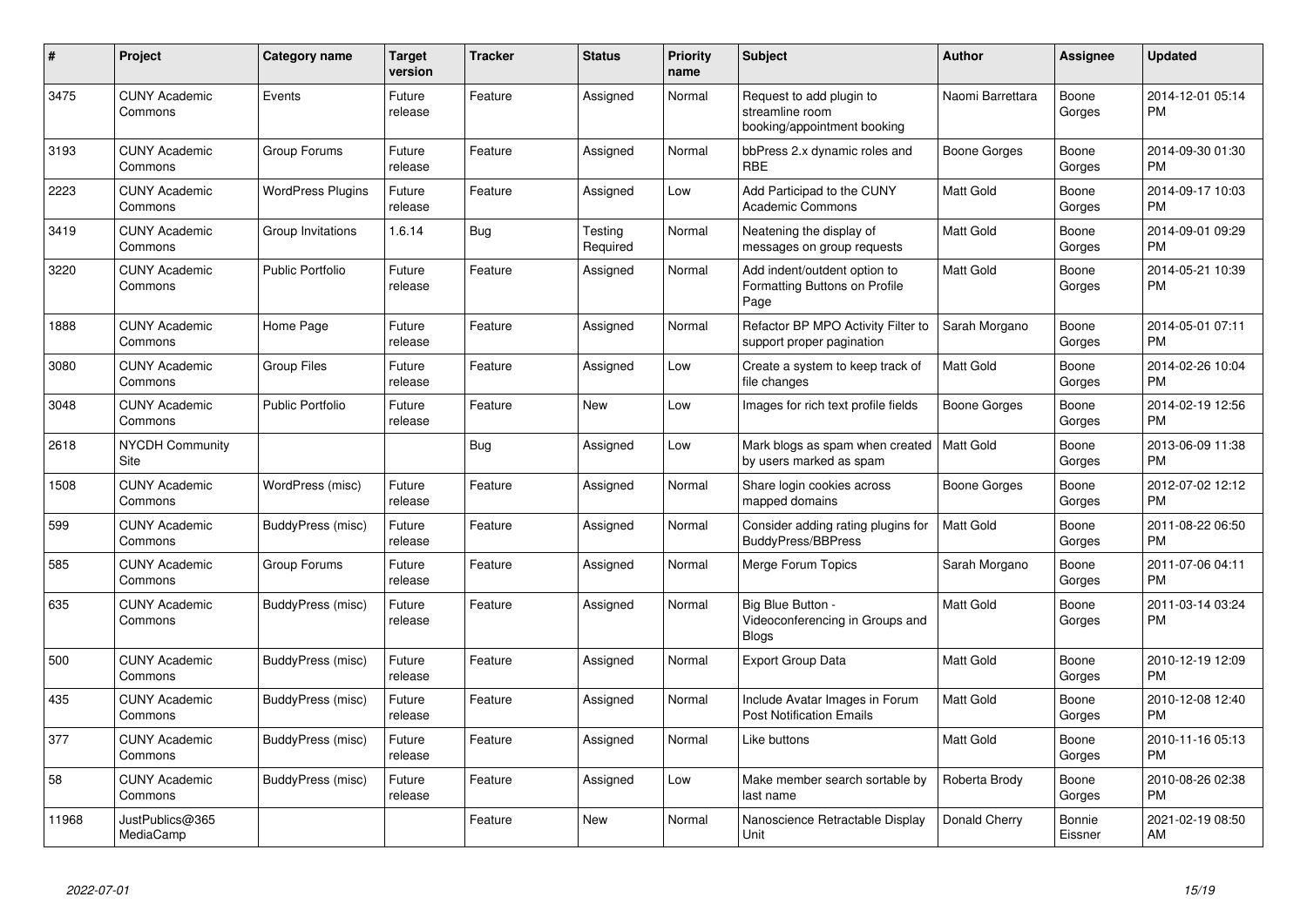| $\vert$ # | Project                         | Category name            | <b>Target</b><br>version | <b>Tracker</b> | <b>Status</b>        | <b>Priority</b><br>name | <b>Subject</b>                                                                             | <b>Author</b>           | Assignee | <b>Updated</b>                |
|-----------|---------------------------------|--------------------------|--------------------------|----------------|----------------------|-------------------------|--------------------------------------------------------------------------------------------|-------------------------|----------|-------------------------------|
| 2576      | <b>NYCDH Community</b><br>Site  |                          |                          | <b>Bug</b>     | Hold                 | Low                     | Test Next Button in Javascript<br><b>Tutorial Under Activities</b>                         | <b>Mark Newton</b>      | Alex Gil | 2013-05-18 02:55<br><b>PM</b> |
| 2577      | <b>NYCDH Community</b><br>Site  |                          |                          | Feature        | Assigned             | Low                     | Investigate Potential to Add Links<br>to the Forum                                         | <b>Mark Newton</b>      | Alex Gil | 2013-05-16 09:40<br><b>PM</b> |
| 16318     | <b>CUNY Academic</b><br>Commons |                          |                          | Bug            | <b>New</b>           | Normal                  | Unable to Access block editor or<br>embed YouTube videos in new<br>pages, in one site only | <b>Syelle Graves</b>    |          | 2022-07-01 06:53<br><b>PM</b> |
| 16314     | <b>CUNY Academic</b><br>Commons | <b>WordPress Plugins</b> |                          | Feature        | <b>New</b>           | Normal                  | Install Multicollab plug-in?                                                               | Raffi<br>Khatchadourian |          | 2022-06-29 03:44<br><b>PM</b> |
| 15169     | <b>CUNY Academic</b><br>Commons |                          | 2.0.3                    | Support        | Reporter<br>Feedback | Normal                  | new Prelude website zipfiles for<br>custom theme and other files.                          | Marilyn Weber           |          | 2022-06-29 11:32<br>AM        |
| 15613     | <b>CUNY Academic</b><br>Commons |                          | 2.0.3                    | Feature        | Reporter<br>Feedback | Normal                  | Adding "Passster" plugin                                                                   | Laurie Hurson           |          | 2022-06-29 11:32<br>AM        |
| 15655     | <b>CUNY Academic</b><br>Commons |                          | 2.0.3                    | Support        | Reporter<br>Feedback | Normal                  | Event Aggregator plugin?                                                                   | Marilyn Weber           |          | 2022-06-29 11:32<br>AM        |
| 16294     | <b>CUNY Academic</b><br>Commons |                          |                          | Bug            | <b>New</b>           | Urgent                  | CAC is down                                                                                | Raffi<br>Khatchadourian |          | 2022-06-27 02:00<br><b>PM</b> |
| 16290     | <b>CUNY Academic</b><br>Commons |                          |                          | Feature        | Reporter<br>Feedback | Normal                  | Add Table Of Contents Block<br>plug-in                                                     | Raffi<br>Khatchadourian |          | 2022-06-24 10:26<br>AM        |
| 16255     | <b>CUNY Academic</b><br>Commons | WordPress (misc)         |                          | Bug            | <b>New</b>           | Normal                  | Need to define 'MULTISITE'<br>constant in wp-config.php                                    | Raymond Hoh             |          | 2022-06-19 09:31<br>AM        |
| 16099     | <b>CUNY Academic</b><br>Commons |                          |                          | Support        | Reporter<br>Feedback | Normal                  | request for Newsletter Glue                                                                | Marilyn Weber           |          | 2022-05-13 12:14<br><b>PM</b> |
| 10380     | <b>CUNY Academic</b><br>Commons | WordPress (misc)         | Future<br>release        | Feature        | In Progress          | Normal                  | Remove blacklisted plugins                                                                 | <b>Boone Gorges</b>     |          | 2022-04-26 12:00<br><b>PM</b> |
| 11843     | <b>CUNY Academic</b><br>Commons | WordPress (misc)         | Future<br>release        | Design/UX      | <b>New</b>           | Normal                  | Tweaking the Gutenberg Editor<br>Interface                                                 | Laurie Hurson           |          | 2022-04-26 12:00<br><b>PM</b> |
| 15685     | <b>CUNY Academic</b><br>Commons |                          |                          | Support        | <b>New</b>           | High                    | problem with chrome?                                                                       | Marilyn Weber           |          | 2022-04-25 03:40<br><b>PM</b> |
| 15923     | <b>CUNY Academic</b><br>Commons |                          | Not tracked              | Feature        | Reporter<br>Feedback | Normal                  | <b>Bellows Plugin Adjustments</b>                                                          | Laurie Hurson           |          | 2022-04-20 10:10<br>AM        |
| 15816     | <b>CUNY Academic</b><br>Commons |                          | Not tracked              | Support        | <b>New</b>           | Normal                  | slow loading at SPS                                                                        | Marilyn Weber           |          | 2022-04-05 01:26<br><b>PM</b> |
| 15757     | <b>CUNY Academic</b><br>Commons |                          |                          | Bug            | <b>New</b>           | Normal                  | Members # do not match                                                                     | Laurie Hurson           |          | 2022-03-30 04:52<br><b>PM</b> |
| 15565     | <b>CUNY Academic</b><br>Commons |                          |                          | Support        | <b>New</b>           | Normal                  | Events - send updates to an email<br>listserv                                              | Marilyn Weber           |          | 2022-03-10 01:06<br><b>PM</b> |
| 15370     | <b>CUNY Academic</b><br>Commons |                          |                          | Support        | Reporter<br>Feedback | Normal                  | All-in-One Event Calendar?                                                                 | Marilyn Weber           |          | 2022-02-17 11:03<br>AM        |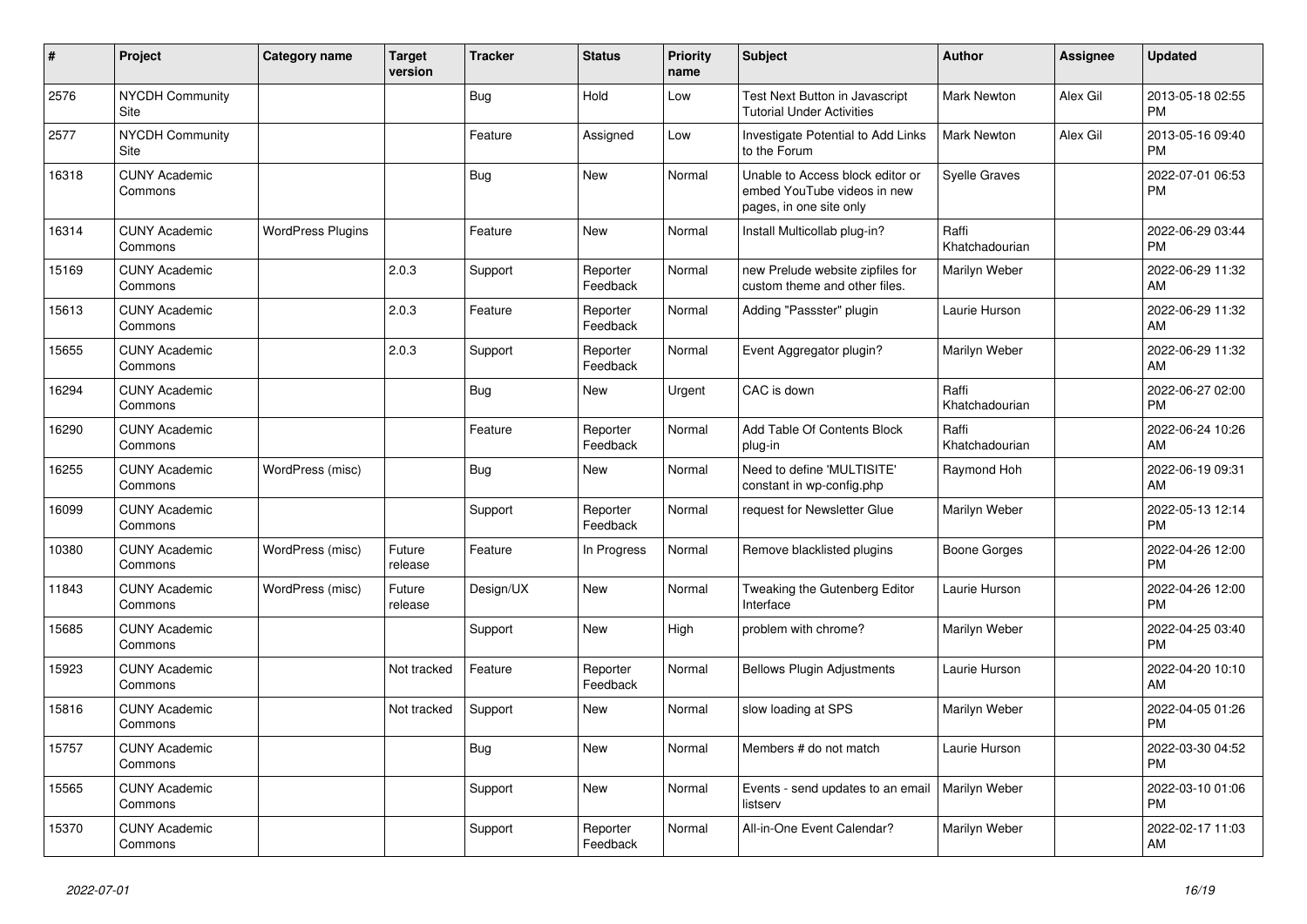| #     | Project                         | <b>Category name</b>    | <b>Target</b><br>version | <b>Tracker</b> | <b>Status</b>        | <b>Priority</b><br>name | <b>Subject</b>                                                       | <b>Author</b>           | <b>Assignee</b> | <b>Updated</b>                |
|-------|---------------------------------|-------------------------|--------------------------|----------------|----------------------|-------------------------|----------------------------------------------------------------------|-------------------------|-----------------|-------------------------------|
| 15176 | <b>CUNY Academic</b><br>Commons |                         | Not tracked              | Support        | Reporter<br>Feedback | Normal                  | Archiving Q Writing & Old<br>Wordpress Sites on the Commons          | Laurie Hurson           |                 | 2022-02-08 10:28<br>AM        |
| 15260 | <b>CUNY Academic</b><br>Commons |                         |                          | Support        | Reporter<br>Feedback | Normal                  | Diacritical markings   European<br><b>Stages</b>                     | Marilyn Weber           |                 | 2022-02-04 08:16<br>AM        |
| 15045 | <b>CUNY Academic</b><br>Commons |                         |                          | Support        | <b>New</b>           | Normal                  | no result for KCeL in the search<br>box on the commons               | Marilyn Weber           |                 | 2021-12-10 11:29<br>AM        |
| 13650 | <b>CUNY Academic</b><br>Commons | Group Library           | Future<br>release        | Feature        | <b>New</b>           | Normal                  | Forum Attachments in Group<br>Library                                | Laurie Hurson           |                 | 2021-11-19 12:30<br><b>PM</b> |
| 14940 | <b>CUNY Academic</b><br>Commons |                         |                          | <b>Bug</b>     | <b>New</b>           | Normal                  | Discrepancy between Commons<br>profile "sites" and actual # of sites | Laurie Hurson           |                 | 2021-11-08 11:09<br>AM        |
| 14936 | <b>CUNY Academic</b><br>Commons |                         |                          | Bug            | <b>New</b>           | Normal                  | Commons websites blocked by<br>SPS campus network                    | Laurie Hurson           |                 | 2021-11-03 03:57<br><b>PM</b> |
| 14911 | <b>CUNY Academic</b><br>Commons | <b>WordPress Themes</b> | Not tracked              | Support        | <b>New</b>           | Normal                  | Twentytwentyone theme                                                | Marilyn Weber           |                 | 2021-10-28 10:37<br>AM        |
| 14900 | <b>CUNY Academic</b><br>Commons |                         | Not tracked              | Support        | Reporter<br>Feedback | Normal                  | previous theme?                                                      | Marilyn Weber           |                 | 2021-10-25 10:31<br>AM        |
| 14842 | <b>CUNY Academic</b><br>Commons |                         | Not tracked              | Support        | Reporter<br>Feedback | Normal                  | Question about widgets and block<br>editor                           | Gina Cherry             |                 | 2021-10-06 03:01<br><b>PM</b> |
| 14792 | <b>CUNY Academic</b><br>Commons |                         |                          | <b>Bug</b>     | <b>New</b>           | Normal                  | Inconsistent email notifications<br>from gravity forms               | Raffi<br>Khatchadourian |                 | 2021-10-04 01:50<br><b>PM</b> |
| 14784 | <b>CUNY Academic</b><br>Commons |                         |                          | Support        | Reporter<br>Feedback | Normal                  | User report of logo problem when<br>using Customizer theme           | Marilyn Weber           |                 | 2021-09-17 10:25<br>AM        |
| 14629 | <b>CUNY Academic</b><br>Commons |                         | Not tracked              | Bug            | Reporter<br>Feedback | Normal                  | Possible Post Order Bug?                                             | <b>Syelle Graves</b>    |                 | 2021-09-14 10:47<br>AM        |
| 14538 | <b>CUNY Academic</b><br>Commons |                         | Not tracked              | Support        | Reporter<br>Feedback | Normal                  | <b>Weebly To Commons</b>                                             | Laurie Hurson           |                 | 2021-09-14 10:47<br>AM        |
| 14398 | <b>CUNY Academic</b><br>Commons |                         | Not tracked              | Support        | Reporter<br>Feedback | Normal                  | Events plug-in notification problem                                  | Marilyn Weber           |                 | 2021-05-11 11:21<br>AM        |
| 14074 | <b>CUNY Academic</b><br>Commons | WordPress (misc)        | Not tracked              | Support        | Reporter<br>Feedback | Normal                  | page password protection problem                                     | Marilyn Weber           |                 | 2021-03-02 11:03<br>AM        |
| 13912 | <b>CUNY Academic</b><br>Commons |                         | Not tracked              | Feature        | Hold                 | Low                     | posting "missed schedule"                                            | Marilyn Weber           |                 | 2021-02-23 10:46<br>AM        |
| 13975 | <b>CUNY Academic</b><br>Commons | Social Paper            | Not tracked              | Support        | Reporter<br>Feedback | Normal                  | can't approve comments on Social<br>Paper paper                      | Marilyn Weber           |                 | 2021-02-12 09:33<br>AM        |
| 13255 | <b>CUNY Academic</b><br>Commons |                         | Not tracked              | Support        | Reporter<br>Feedback | Normal                  | Accessibility problems                                               | Marilyn Weber           |                 | 2020-09-01 05:48<br><b>PM</b> |
| 12436 | <b>CUNY Academic</b><br>Commons |                         | Not tracked              | <b>Bug</b>     | Assigned             | Normal                  | Nightly system downtime                                              | Boone Gorges            |                 | 2020-08-01 09:30<br>AM        |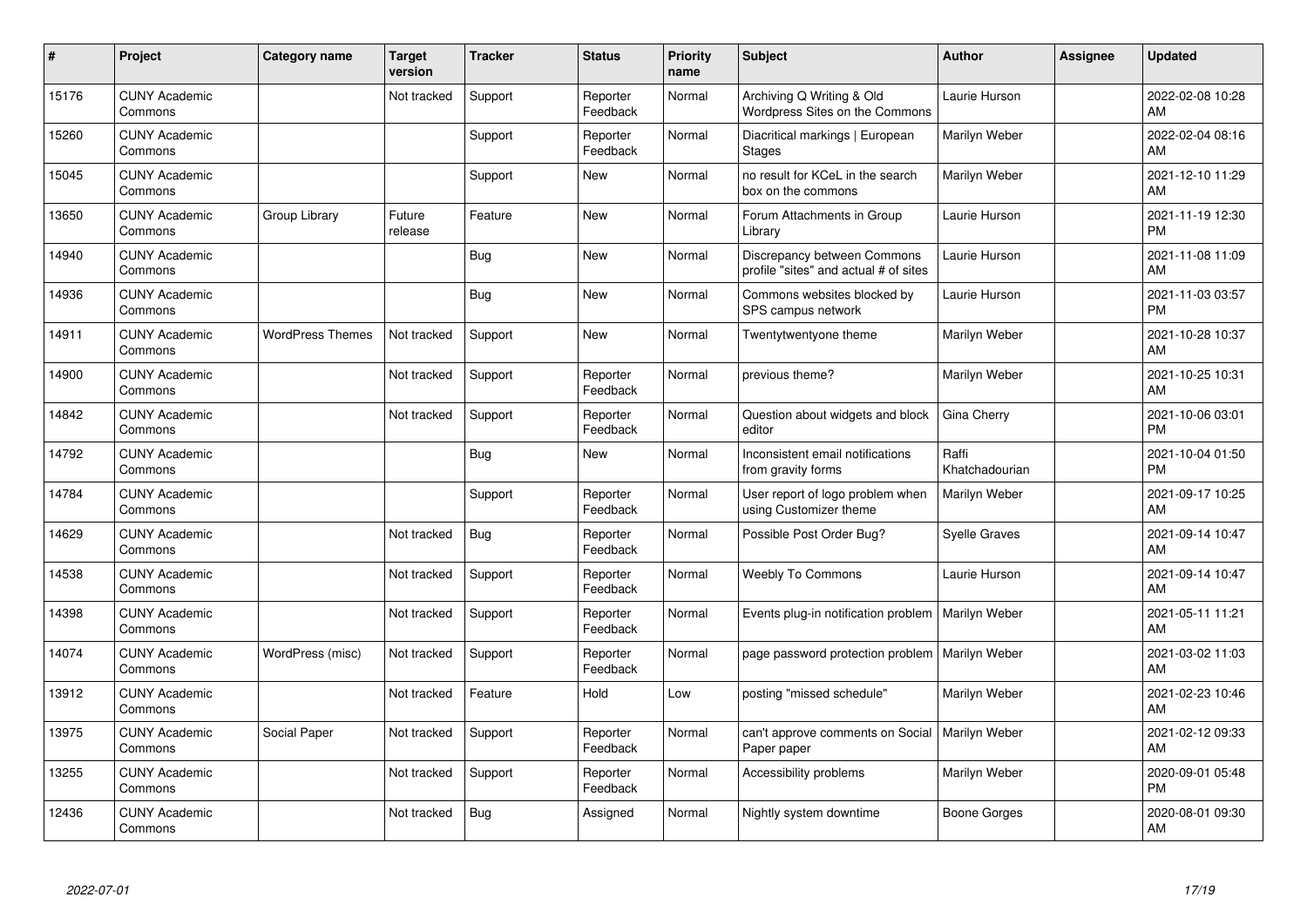| #     | <b>Project</b>                  | Category name             | <b>Target</b><br>version | <b>Tracker</b> | <b>Status</b>        | <b>Priority</b><br>name | <b>Subject</b>                                                                                | <b>Author</b>       | Assignee | <b>Updated</b>                |
|-------|---------------------------------|---------------------------|--------------------------|----------------|----------------------|-------------------------|-----------------------------------------------------------------------------------------------|---------------------|----------|-------------------------------|
| 13048 | <b>CUNY Academic</b><br>Commons | Shortcodes and<br>embeds  | Future<br>release        | Feature        | <b>New</b>           | Normal                  | Jupyter Notebooks support                                                                     | Boone Gorges        |          | 2020-07-14 11:46<br>AM        |
| 13034 | <b>CUNY Academic</b><br>Commons |                           | Not tracked              | Support        | Reporter<br>Feedback | Normal                  | a site is asking people to join the<br>Commons to get a download                              | Marilyn Weber       |          | 2020-07-12 07:23<br>AM        |
| 12573 | <b>CUNY Academic</b><br>Commons | <b>WordPress Plugins</b>  | Future<br>release        | Bug            | New                  | Normal                  | <b>CommentPress Core Issues</b>                                                               | scott voth          |          | 2020-03-24 04:32<br><b>PM</b> |
| 12360 | <b>CUNY Academic</b><br>Commons | <b>WordPress Themes</b>   | Not tracked              | <b>Bug</b>     | Reporter<br>Feedback | Normal                  | site just says "DANTE We are<br>currently in maintenance mode,<br>please check back shortly." | Marilyn Weber       |          | 2020-02-04 12:13<br><b>PM</b> |
| 12352 | <b>CUNY Academic</b><br>Commons |                           | Not tracked              | Support        | New                  | Normal                  | "posts list" page builder block<br>option                                                     | Marilyn Weber       |          | 2020-02-03 01:29<br><b>PM</b> |
| 12350 | <b>CUNY Academic</b><br>Commons | <b>Blogs (BuddyPress)</b> | Not tracked              | Support        | Reporter<br>Feedback | Normal                  | URL creation problem                                                                          | Marilyn Weber       |          | 2020-02-03 11:27<br>AM        |
| 12328 | <b>CUNY Academic</b><br>Commons |                           | Not tracked              | Support        | <b>New</b>           | Normal                  | Sign up Code for Non-CUNY<br>Faculty                                                          | Laurie Hurson       |          | 2020-01-28 10:25<br>AM        |
| 12198 | <b>CUNY Academic</b><br>Commons |                           | Not tracked              | Bug            | Reporter<br>Feedback | Normal                  | Duplicate listing in My Sites                                                                 | Tom Harbison        |          | 2019-12-09 05:50<br><b>PM</b> |
| 11519 | <b>CUNY Academic</b><br>Commons |                           | Not tracked              | Support        | Assigned             | Normal                  | comment option not appearing                                                                  | Marilyn Weber       |          | 2019-09-24 10:28<br>AM        |
| 11860 | <b>CUNY Academic</b><br>Commons | Registration              | Future<br>release        | Feature        | <b>New</b>           | Normal                  | <b>Ensure Students Are Aware They</b><br>Can Use Aliases At Registration                      | scott voth          |          | 2019-09-24 08:46<br>AM        |
| 11848 | <b>CUNY Academic</b><br>Commons |                           | Not tracked              | Support        | Hold                 | Normal                  | a Dean of Faculty wants to share<br>a large file                                              | Marilyn Weber       |          | 2019-09-24 08:44<br>AM        |
| 11788 | <b>CUNY Academic</b><br>Commons | <b>WordPress Plugins</b>  | Future<br>release        | Support        | Reporter<br>Feedback | Normal                  | Plugin Request - Browse Aloud                                                                 | scott voth          |          | 2019-09-24 08:42<br>AM        |
| 10273 | <b>CUNY Academic</b><br>Commons | Registration              | Not tracked              | Support        | Reporter<br>Feedback | Normal                  | users combining CF and campus<br>address                                                      | Marilyn Weber       |          | 2019-09-18 10:58<br>AM        |
| 11787 | <b>CUNY Academic</b><br>Commons |                           | Not tracked              | Support        | Reporter<br>Feedback | Normal                  | automated comments notifications<br>on ZenDesk                                                | Marilyn Weber       |          | 2019-08-26 06:18<br><b>PM</b> |
| 11771 | <b>CUNY Academic</b><br>Commons |                           | Not tracked              | Support        | Reporter<br>Feedback | Normal                  | post displays in sections                                                                     | Marilyn Weber       |          | 2019-08-20 10:34<br>AM        |
| 11556 | <b>CUNY Academic</b><br>Commons | Courses                   | Not tracked              | Bug            | Reporter<br>Feedback | Normal                  | Instructor name given in course<br>listina                                                    | <b>Tom Harbison</b> |          | 2019-06-25 04:12<br><b>PM</b> |
| 11509 | <b>CUNY Academic</b><br>Commons |                           | Not tracked              | Support        | Reporter<br>Feedback | Normal                  | deleted Page causing a Menu<br>problem?                                                       | Marilyn Weber       |          | 2019-06-04 09:54<br>AM        |
| 11415 | <b>CUNY Academic</b><br>Commons | <b>WordPress Plugins</b>  | Not tracked              | Bug            | Reporter<br>Feedback | Normal                  | <b>Blog Subscriptions in Jetpack</b>                                                          | Laurie Hurson       |          | 2019-05-14 10:34<br>AM        |
| 11392 | <b>CUNY Academic</b><br>Commons |                           | Future<br>release        | <b>Bug</b>     | <b>New</b>           | Normal                  | Migrate users away from<br><b>StatPress</b>                                                   | Boone Gorges        |          | 2019-04-23 03:53<br><b>PM</b> |